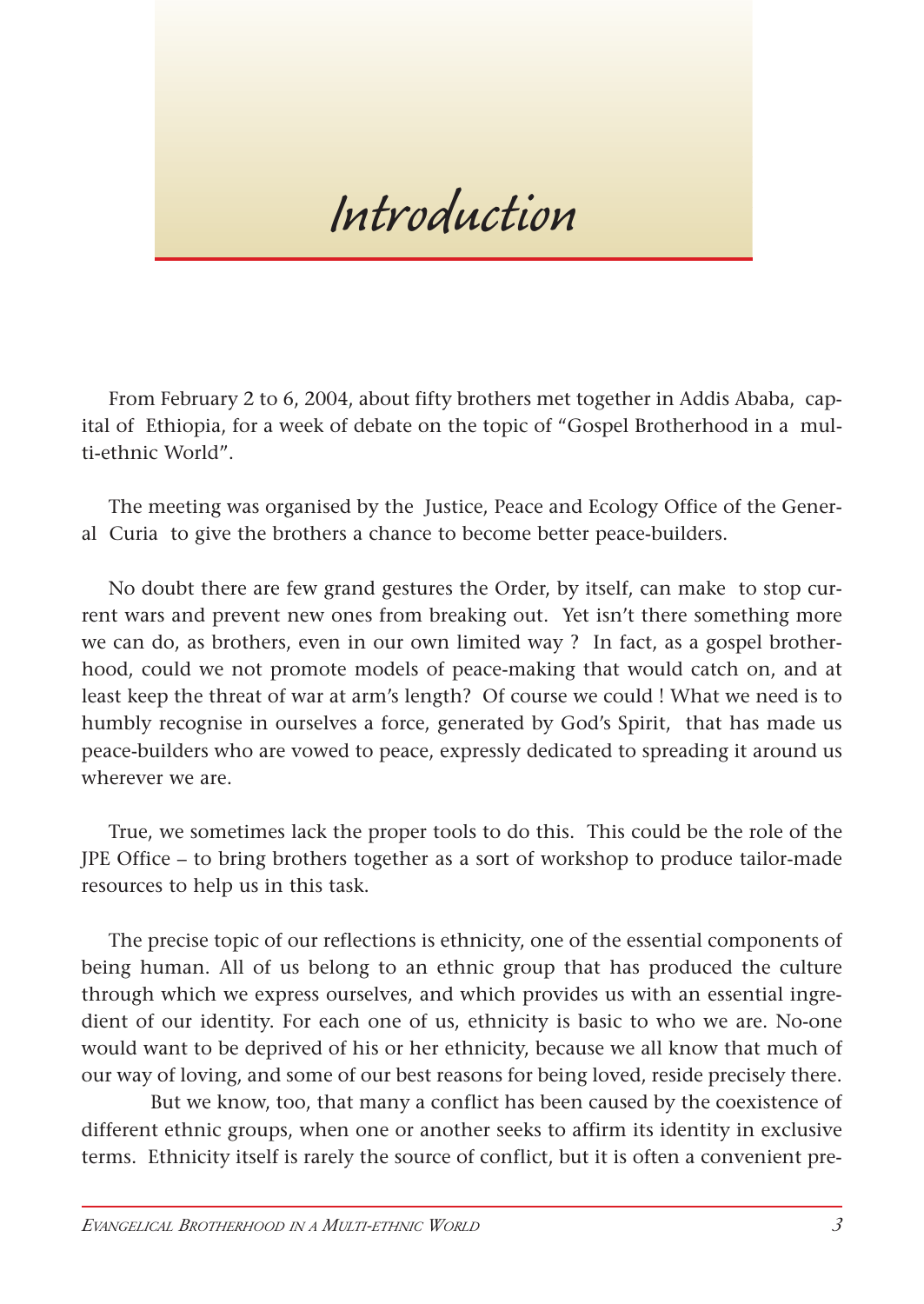#### *PRÉSENTATION*

text in conflicts that arise from quite different causes. We also see unscrupulous leaders using it to enlist the support of a captive clientele in dubious and often self-serving causes.

What role could our brotherhood play in all of this ? Let us simply put together our profession as peace-builders and the marvellous variety of our ethnic origins. Are we not true brothers, begotten by the one Spirit out of many hundreds of ethnic groups and cultures? Out of this grace, a sound strategy of peace can surely emerge.

Together we embody a communion that is rich in its wealth of differences, and fruitful in all the possibilities it offers. If we really live gospel brotherhood, without erasing what is specific to our own cultures, then we will be offering the world a model of peace that can be imitated. It is up to us, then, to develop our talents in this direction.

The brothers who gathered at Addis Ababa are offering you here, in a letter, ten proposals to help us become better builders of peace in the richness of our contemporary world. These were drafted after they had listened to the input of many speak-

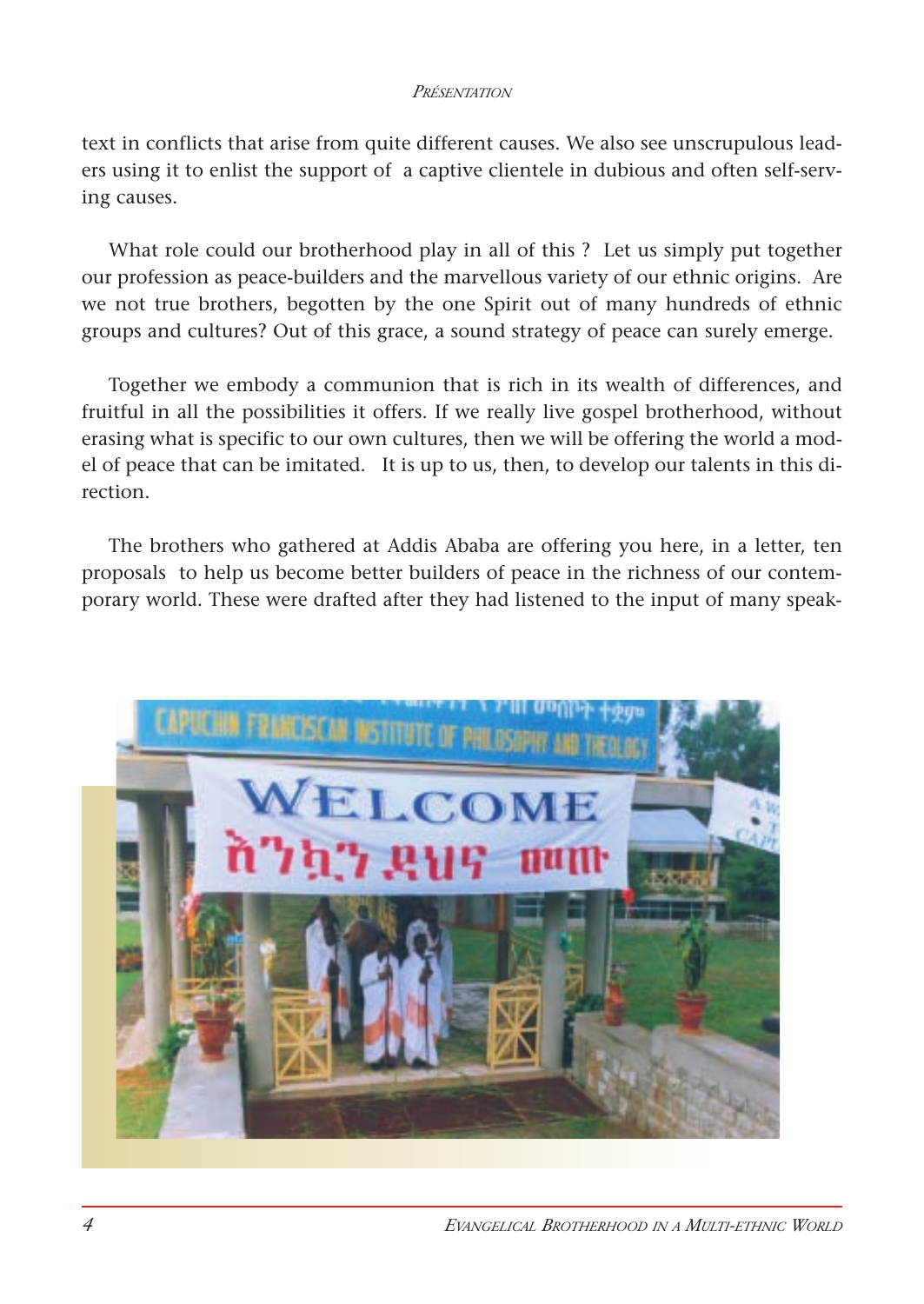#### *PRÉSENTATION*

ers and debated at length among themselves in the light of their own experience. The letter we publish here brings you their contribution to the spiritual growth of our Order - a contribution that is both modest and generous at the same time ! Because these brothers had come from all over the world, spoke different languages, and brought with them a wealth of extremely diverse experiences : they belonged to a wide range of cultures and ethnic groups, many of them meeting for the very first time. And yet they succeeded in identifying ways of peace along which we might first walk together before engaging the peoples from which we come.

This booklet also contains two of the main talks given at the meeting, one by M<sup>gr</sup> Anselm Tianma Sanon, Archbishop of Bobodioulaso (Burkina Faso), and the other by Br. John Corriveau, our General Minister. The first, drawing on anthropology and theology, situates our action within the perspective of divine revelation and human culture. The second draws inspiration from Franciscan sources and from the Order's most recent reflections, to point out some concrete ways of achieving what we have promised.

But first, read the *Letter from Addis Ababa* !

Br. Aubert Bertrand, Director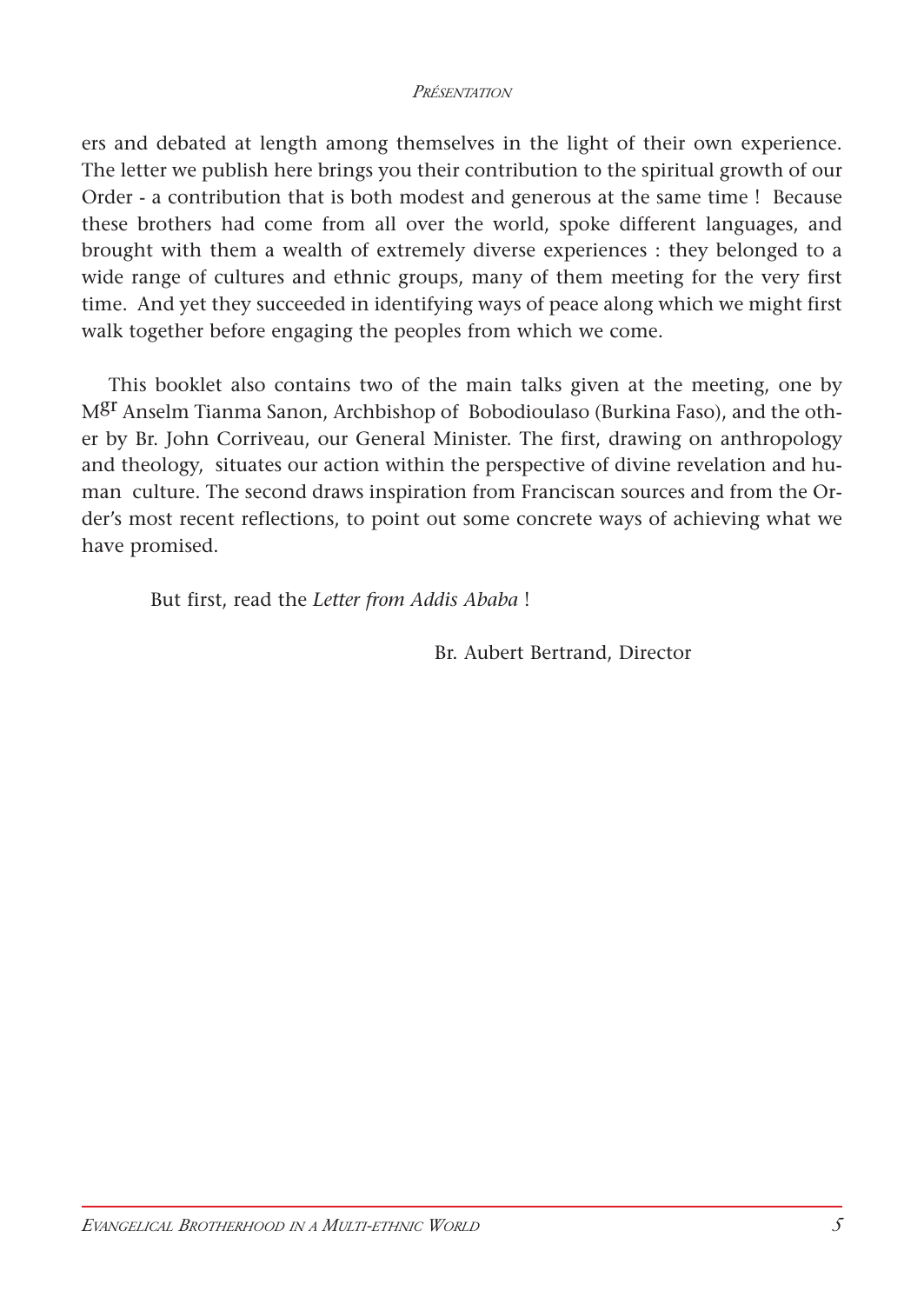

Addis Ababa, Ethiopia 6 February 2004

Dear Brothers:

May the Lord give you peace!

As brothers sent from thirty nations and five continents by our respective Capuchin conferences to Addis Ababa, Ethiopia, to share our reflections and experiences on the theme of *Gospel Brotherhood in a Multi-Ethnic World*, we are writing to you with a brief report on our meeting, a summary of what we heard and shared, and some proposals that we hope will enrich the quality of our fraternal life and our gospel witness.

We experienced and want to gratefully acknowledge the gracious hospitality of our brothers in Ethiopia. Many of us also were moved by the generous hospitality of the Ethiopian people whom we encountered in Addis Ababa and in the area immediately around St. Francis Friary. We also give thanks for the richness that we experienced in our own multi-cultural liturgical celebrations, which were celebrated in three languages. Finally, we want to thank those who took the time to share their wisdom with us: Aubert Bertrand, Director of the Justice, Peace and Ecology (JPE) Office in Rome; Phillip Baxter, Director of Formation in the Vice Province of Zambia; Alessandra Aula, Senior Advocacy Officer at *Franciscans International* in Geneva; Msgr. Anselme Titianma Sanon, Archbishop of Bobo- Dioulasso, Burkina Faso; and our Minister General, John Corriveau.

We gathered in Ethiopia, an African nation that was never colonized. It is the home of eighty-six different ethnic groups speaking over eighty languages and two hundred dialects. One fifth of its sixty million inhabitants live in bustling cities, while the majority are settled in remote villages. Some of its people are computer engineers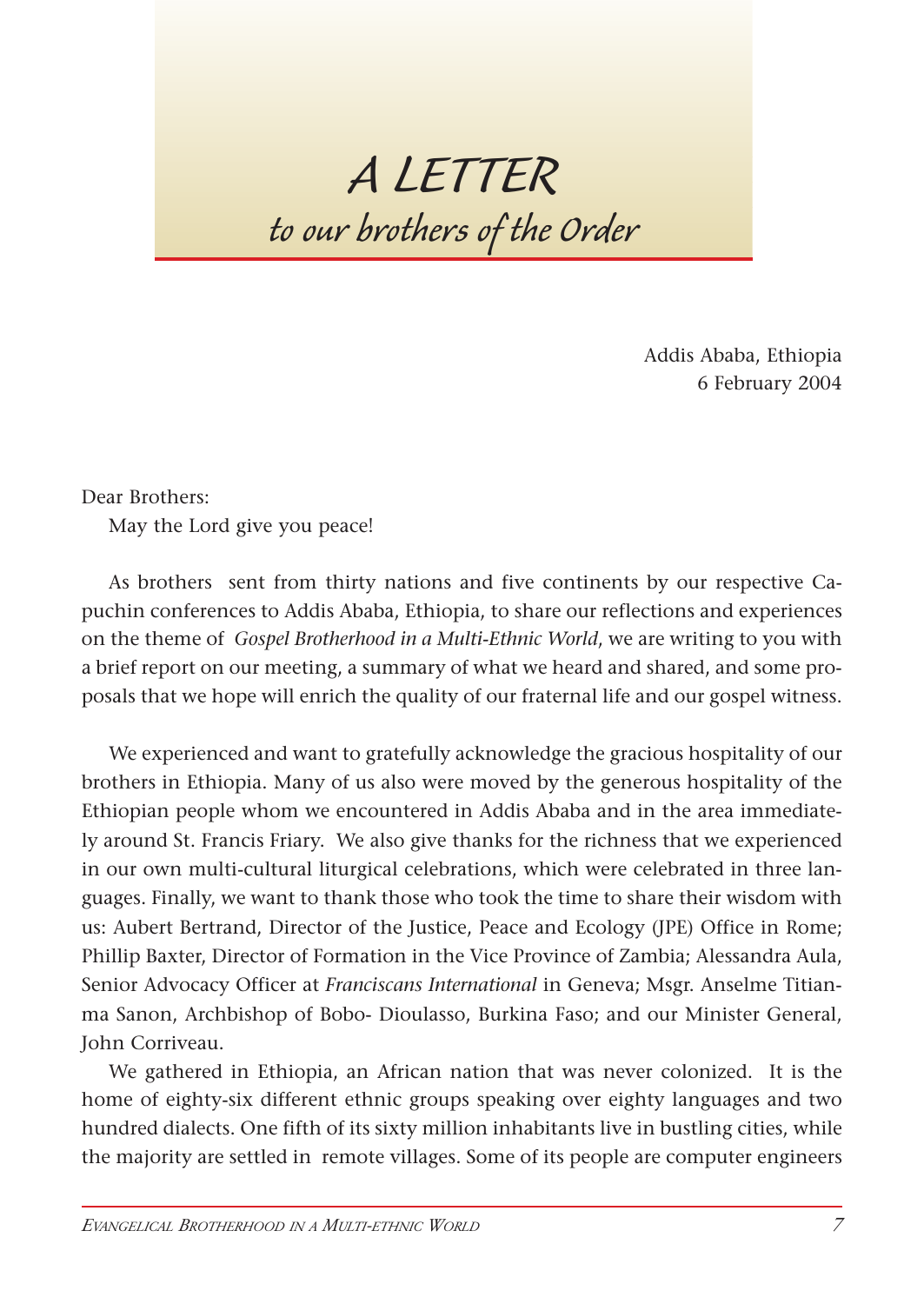and financial managers, while others are farmers or retain the pastoral and nomadic ways of their ancestors. The people of Ethiopia are religiously diverse and represent the richness of the Christian, Islamic, Jewish and various animist traditions. The Catholic community, while small, is vibrant and reflects that vibrancy not only in its many pastoral and social ministries but also in the liturgical variety and beauty of the Ge'ez and Latin rites.

### **OUR EXPERIENCES OF BROTHERHOOD IN ADDIS ABABA**

The presentations that we heard addressed the many dimensions of the challenge and promise of living our evangelical and fraternal life in a multi-ethnic world.

At the last General Chapter, our brothers from Africa called us to become more committed to the cry of the poor. Some regions and provinces of the Order have responded with particular projects to address problems such as the HIV/AIDS pandemic, while others have taken action to respond to the international debt crisis, wars and internal conflicts in Iraq, Colombia, Liberia and elsewhere. As a Capuchin fraternity, living and ministering virtually everywhere in the world, we have a unique opportunity to be "instruments of peace," particularly in those situations of conflict that are driven by ethnic tensions, religious intolerance and economic and social injustice.

Ethnic diversity is a sign of God's creative power. It helps to shape our various cultures. Because most people highly value their own culture, ethnicity and language, they assume that others will hold them in similar high esteem. Sometimes, they may even see their own culture or ethnicity as superior to others. This creates competition and conflict.

#### a. THE CONTRIBUTION OF ANTHROPOLOGY AND SOCIOLOGY

In the face of this situation, we received some insights from the world of psychology. We were challenged to help our fraternities move from mutual respect to love and friendship. This requires both a well-considered ownership of our personal autonomy and the many dimensions of our own uniqueness, including our ethnicity and culture, as well as a mutual willingness to share these qualities with others and to embrace their own uniqueness while standing on the firm ground of our common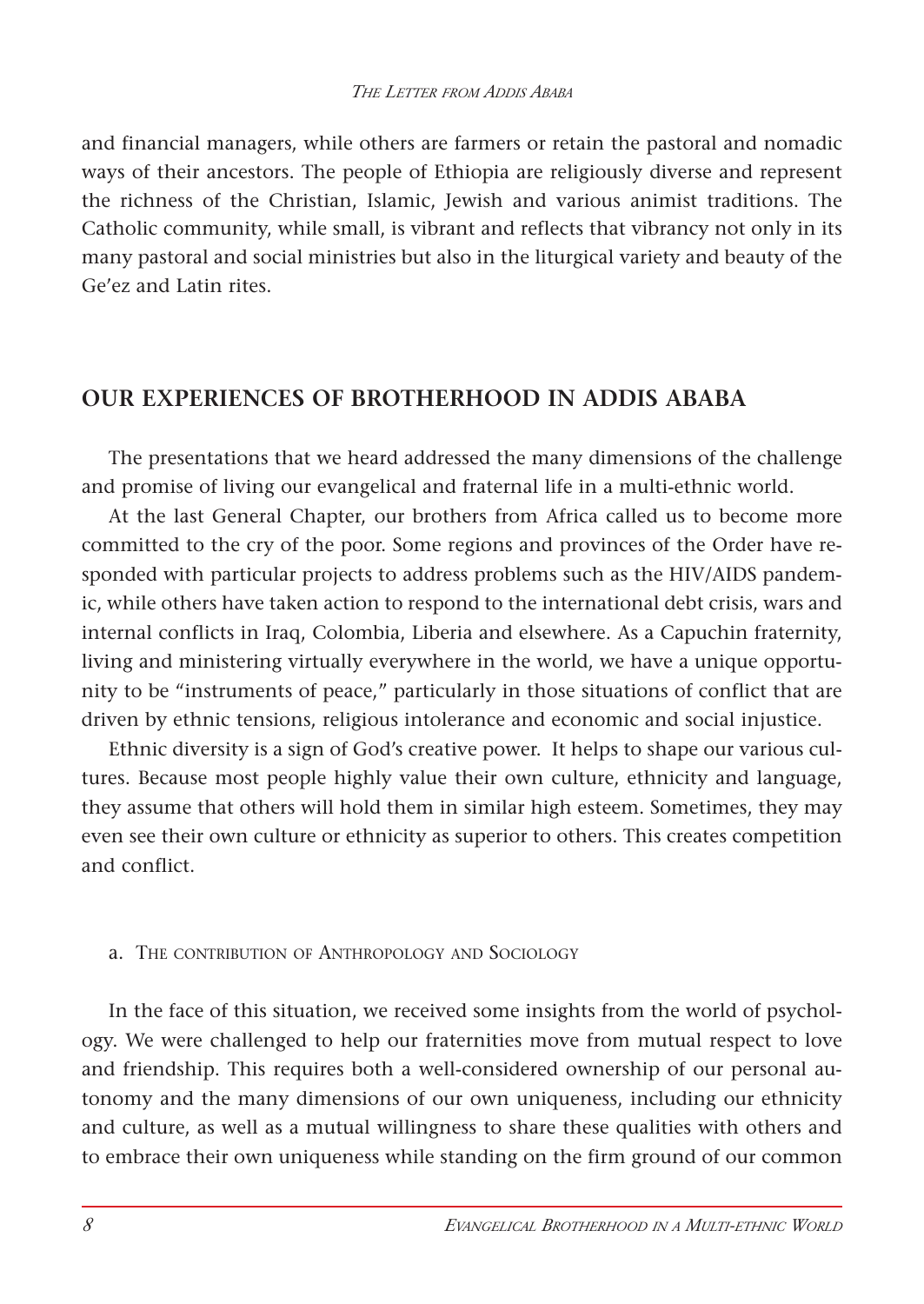experiences, values, interests and aspirations.

We also received reflections from the worlds of cultural anthropology and theology. As *Gaudium et Spes* reminds us, it is only through culture that we achieve our full humanity (53). Our relationships can either be places of damnation or places of resurrection. The violence and corruption in many parts of the world are not endemic to any culture or ethnicity. Peace and reconciliation are rooted in the customs and traditions of many peoples. It is for the good of humanity that we are brothers and sisters of multiple ethnicities and cultures. This enrichment of humanity through various forms of reconciliation, immigration and greater intercultural exchange should be seen as signs of God's grace. Cultural diversity, while often seen as a barrier, is actually an invitation, for a culture only truly finds itself when it encounters another.

#### b. LIVING RECONCILIATION

The Church, living and working in the midst of globalization, exists as God's instrument of peace and justice. Indeed, through the Church and its mission, God is revealed as peace, justice, truth and love. However, as Pope John Paul II has noted, there can be no peace without justice and no justice without reconciliation.

Reconciliation has both vertical and horizontal dimensions. The vertical dimension depends on personal conversion: I must be changed. The horizontal dimension begins to be realized when I am able to recognize the other person as another me. As those who are called to be "brothers to all peoples without distinction" (Const. 11:2), our Capuchin vocation demands that we strive to realize this horizontal dimension not only interpersonally but also globally.

#### c. IN THE CONTEXT OF HUMAN RIGHTS

We were also given the challenge to build a culture of human rights as a way of concretely integrating this broader aspect of reconciliation. Because they are universal and both rooted and enforced in international law, human rights transcend the boundaries of ethnicity and culture. However, they cannot be transmitted and integrated into individuals, communities or nations by osmosis; rather, they require a process of socialization and apprenticeship. More fundamentally, they require a movement from the self and outward toward the other. Rooted in the fundamental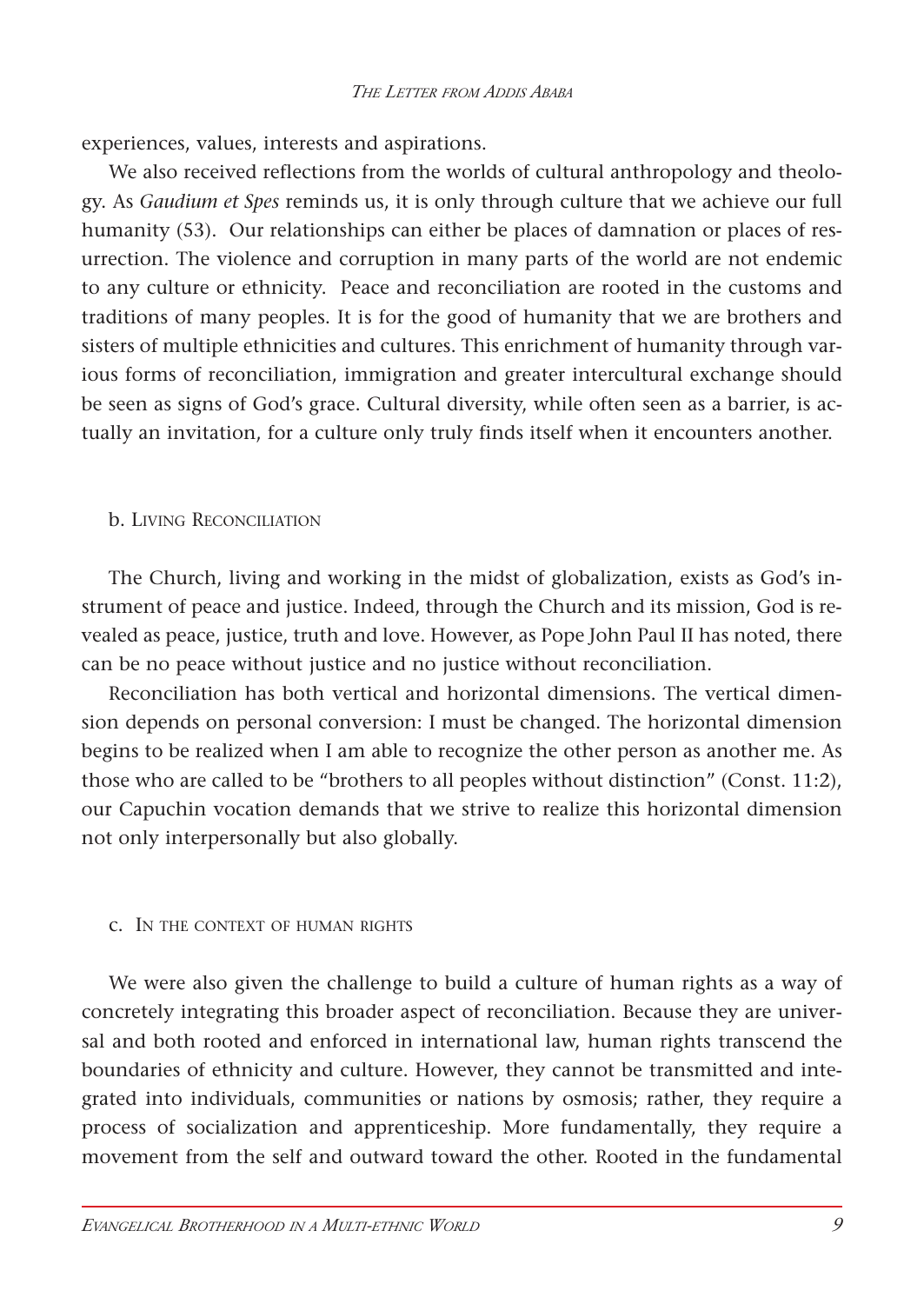equality of all people and in the unity of humanity with the cosmos, the Franciscan charism is ideally suited for helping to promote a culture of human rights in the world and to assure respect for those rights, beginning with our own communities and then in the institutions and structures of the wider society.

#### d. FRANCISCAN REFLECTION

Relationship, specifically brotherhood with all, is at the heart of our Franciscan charism. Indeed, universal brotherhood and sisterhood are more fundamentally at the heart of our Christian faith, dwelling in the pools of our own baptism in the name of a God who is Father, Son and Holy Spirit. The Trinity is a "free communion of persons without domination or deprivation" and thus serves as a model for relationship and more particularly of communion. Christ himself transcended the existing barriers of his own time, place and culture to proclaim to all the good news of God's reign.

The genius of Francis was that he discovered that relationships start not from the top down but from the bottom up. It was only by renouncing his social position, stripping himself of everything he owned, and embracing the leper that Francis began to realize the call to universal relationship and communion. This call, then, impelled Francis and his brothers outward into the world as missionaries of the gospel from the earliest days of the Order. It was Francis' integration of that call, in turn, that caused Sultan Malik Al-Kamil to remark that the poor and ragged one who came before him was "a man unlike all others."

Reconciliation, whether it involves transcending the boundaries of ethnicity and culture or those of religion or nation, is part of our Franciscan witness. It is rooted in relationship and a spirit of humility, which must be more than a pious ideal. Our Constitutions admonish us "not to be fraudulent minors but sincere in heart, word and deed;" and they further warn that, "The signs of humility that the brothers wear outwardly contribute little to the salvation of souls unless they are animated by a spirit of humility." (33, 2-3). Accordingly, we must critically examine how we make this spirit of humility come alive—or fail to do so—in the manner in which we exercise leadership, address intercultural or inter-ethnic rivalries, and administer the material resources of the Order.

We sometimes conform ourselves to the values and standards of the world that separate people into "us and them." One group tries to dominate others. Leadership is exercised as power over others rather than service in the building of communion;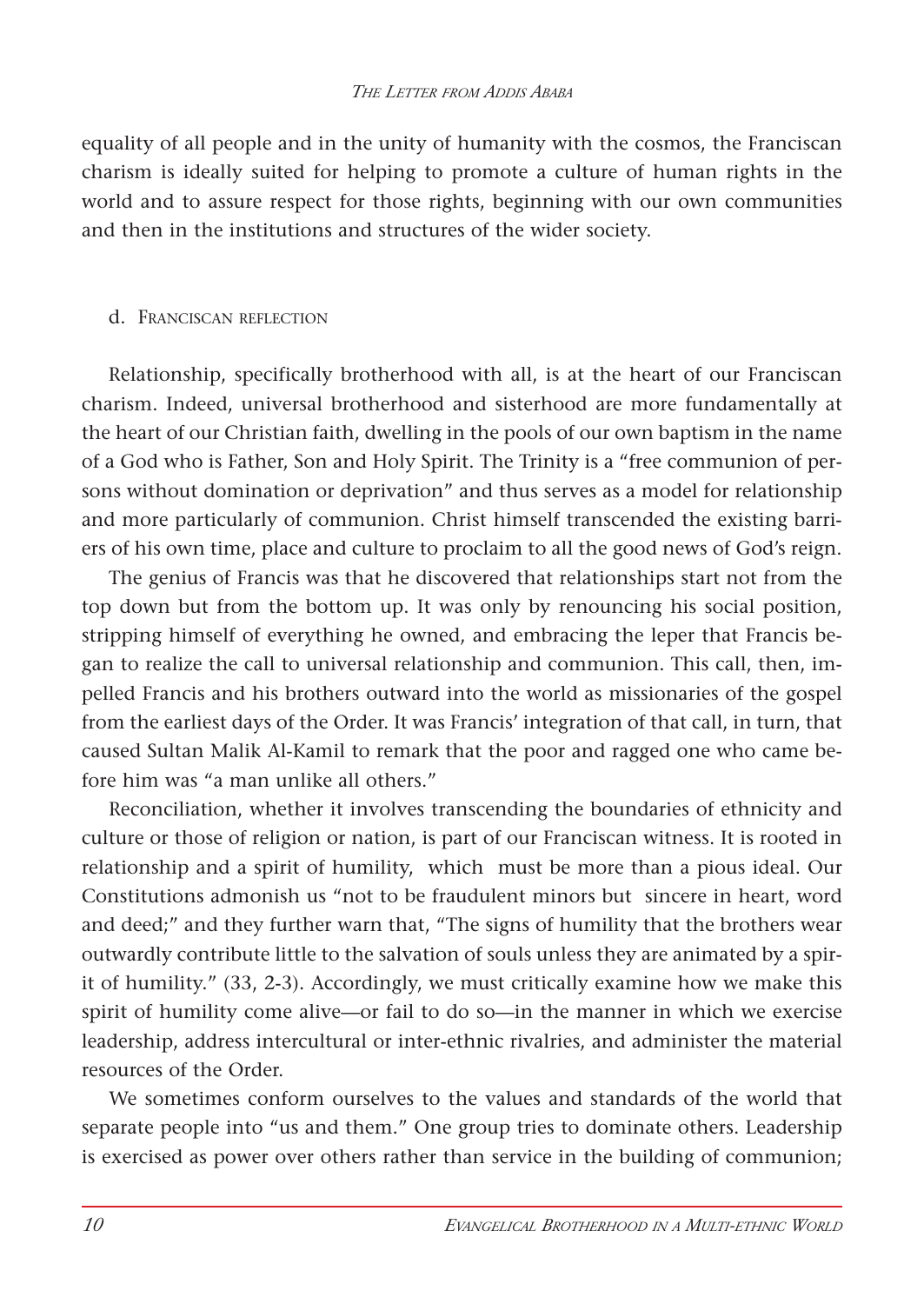and it can be used as a vehicle for allowing one group to dominate others. Economic practices that are not participative and transparent become the vehicles through which authority is abused and one group oppresses others.

e. BROTHERS FROM ALL OVER THE WORLD

In addition to the major presentations summarized above, we learned much from some of our brothers who were invited to give us a sampling of the wealth of cultural variety present among their respective regions and to mention some of the conflicts that arise. While it is impossible to expect that brothers' experiences in a handful of countries could capture the complexity of each region, we were able to discern some common themes and general observations.

## **OUR ACHIEVEMENTS AND CHALLENGES**

Our sharing gave us a better appreciation of the richness of multi-ethnicity and multi-cultural situations, but we were also made aware of points of conflict when one group seeks to dominate the others. At the outset, we found that it is important to distinguish ethnicity from culture. While very closely related, they are different.

We found many things that we considered positive and a cause for thanksgiving:

- The ethnic and cultural diversity of the nearly 11,000 brothers in our fraternity is a true gift to us and to the Franciscan movement and is a sign of God's grace. It is a source of richness not only for the Order but also for the Church and for our world.
- There is a true appreciation of the healthy multi-ethnic experiences in our fraternity, e.g., at the General Curia, the International College in Rome, the interprovincial formation houses and in the many circumscriptions of the Order.
- Ethnicity can serve as a means of growth, especially when nourished by the gospel and our Capuchin traditions.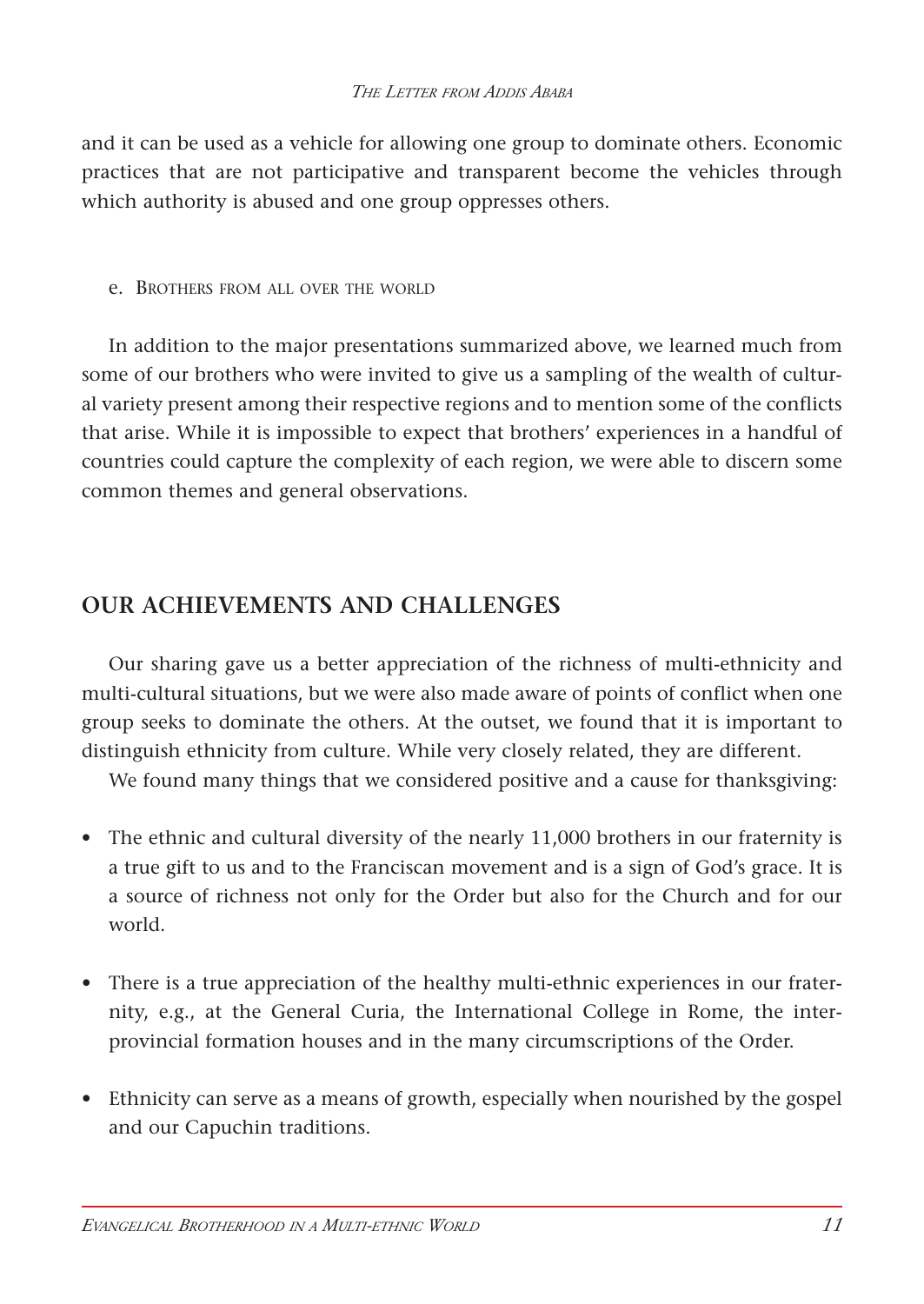- Capuchins around the world are already engaged in the work of reconciliation between people of various ethnicities and cultures. Our brother, Alejandro Labaca, along with Sr. Inés Arango, gave their lives for this cause.
- Gospel brotherhood gives us the opportunity to evangelize and to be evangelized.
- Living in another place and in another culture can profoundly change a brother and cause him to better understand himself, the Order, and the world in new and life-giving ways. Conversely, those who receive him are also enriched.
- There is high value in our commitments to human rights, the poor and marginalized and our defense of the integrity of creation.
- Immigration, while often motivated by great human need and sometimes by tragedy, is a powerful force and presents our Order with many opportunities for cultural enhancement and an increase in vocations.

On the other hand, we also found a number of things that challenge us.

- While conflicts exist—such as divisions of class, caste, ethnicity and the problems of immigration—they are often exacerbated or serve as pretexts for other even deeper problems such as economic disparities, social exploitation, nationalism and the destruction of nature.
- It is easier to reflect on ethnic conflicts outside of our fraternities than to confront those that are within; but such negligence is to our detriment.
- Too often we find it easier to conform to the values and standards of the world around us— even when contrary to the Gospel—than to transform them.
- At the root of many problems is a hunger for power over others, and even more particularly, power over others who are not of one's own group.
- In too many nations, immigrants are looked upon as problems to be solved rather than as gifts for growth and development.
- Sometimes our brothers who live abroad for a substantial time experience different lifestyles and values have difficulties adjusting and reintegrating themselves into their communities when they return.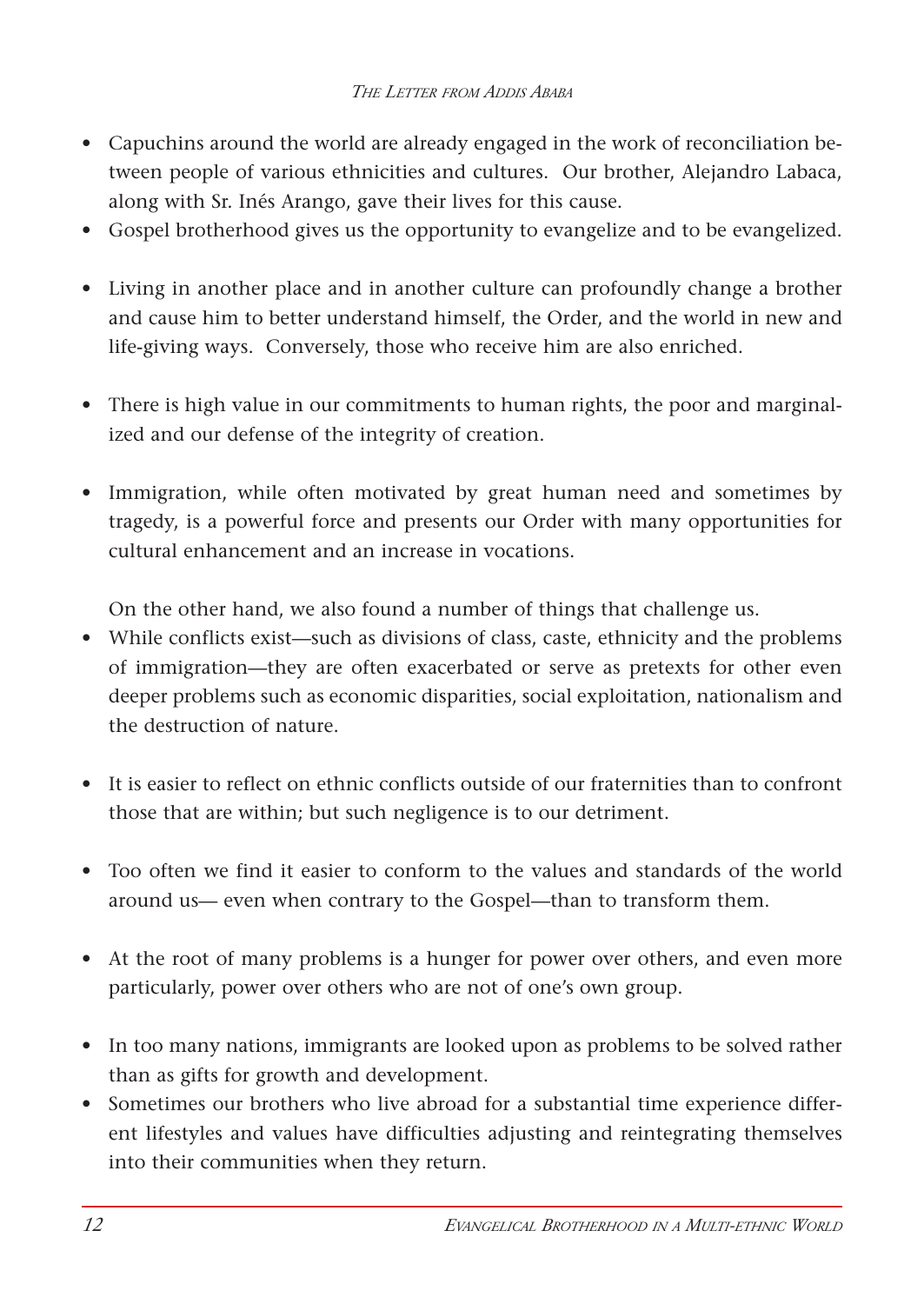- The globalization of free market capitalism has created "winners" and "losers." As lesser brothers, we are called to be in particular solidarity with the marginalized, but we too often live like the "winners" and are dependent on them for our support.
- Our differences are not limited to ethnicity and culture but extend to other elements such as historical experiences and theologies. These can be just as divisive, and gossip or the uncritical communication of prejudices in these areas can also be a barrier to gospel brotherhood.
- Intercultural growth demands that we "die to ourselves" and be willing to participate in a process of give and take with others.
- When members of a specific ethnic community exercise authority without sensitivity toward members of another ethnic community the result is rebellion.

## **OUR PROPOSALS**

We earnestly hope that what we have learned and shared will benefit our Capuchin fraternity worldwide as well as the Church and wider society, and so we offer the following propositions:

- INVITING PERSONAL REFLECTION—The animators of our fraternities must encourage their brothers to become more aware of the multi-ethnic realities of the Order and commit themselves to processes of intercultural exchange and sharing. They must also be willing to face ethnic tensions where they are present and address them. In addition, they must also reflect on their own uses of power.
- SUPPORTING THE VALUE OF DIVERSITY—We ask the brothers, through their own reflection, to see diversity as a gift of God that should be celebrated and calls us to conversion. Like an orchestra, our Order, Church and world are called to create a symphony out of many different instruments and ethnicities, according to the score written by God.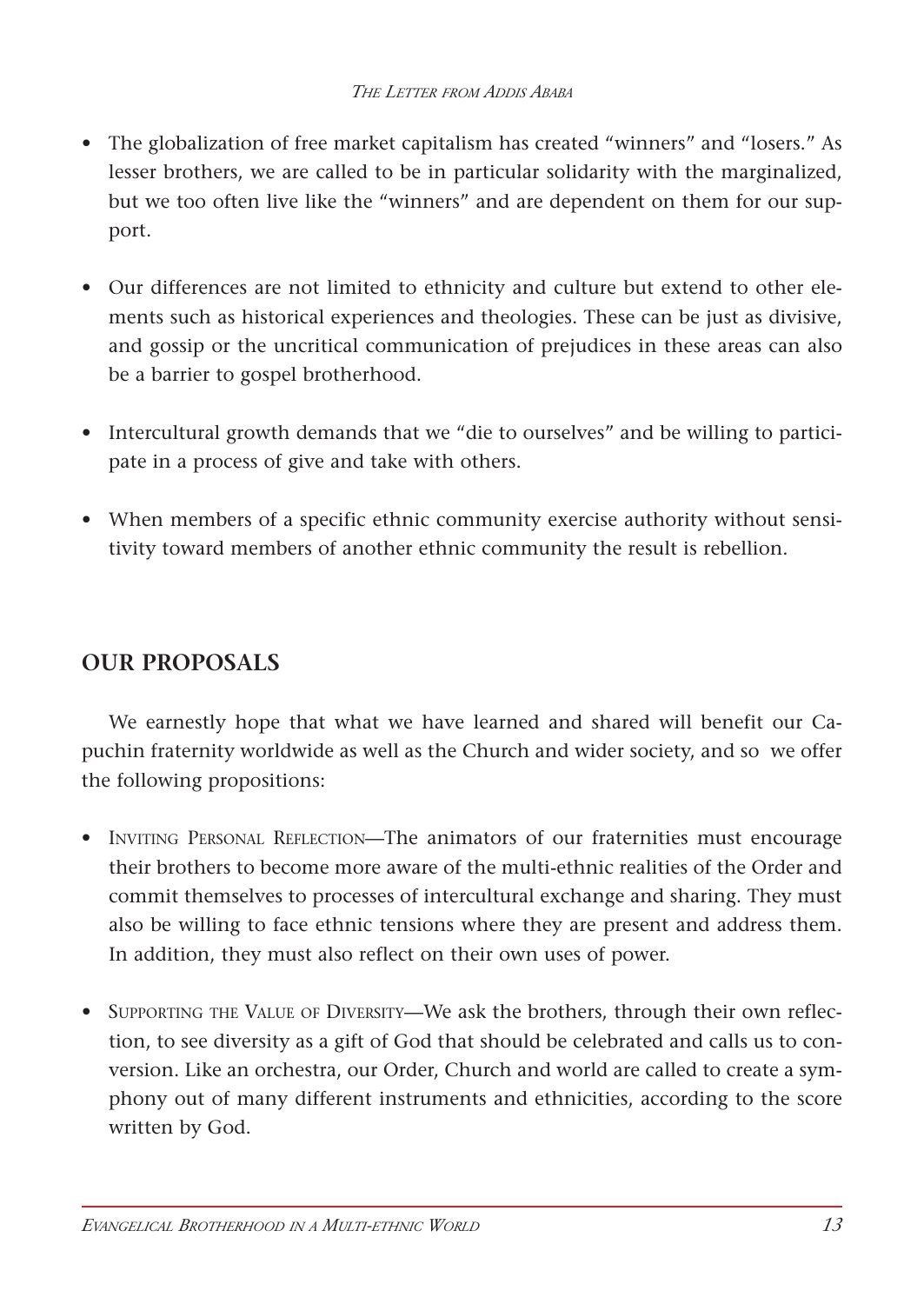- PROMOTING RICHER FORMATION—We suggest that formation teams assist candidates to overcome ethnocentrism and other tendencies that prevent them from fully embracing the multi-cultural dimensions of our Order. We further recommend that they devote more attention to developing greater multi-ethnic sensitivity, e.g., by requiring brothers in formation to experience other cultures and to learn languages other than their own.
- REVIEWING THE MISSION CONTEXT—As the Order implants itself in other nations and cultures, we must insure that those we send are immersed in the cultural situations in which they will be inserted. Where brothers from a given province, however long-established it may be, go to assist a newer circumscription or to make new foundations in countries where the Order is already present, they must fraternally recognize the authenticity and legitimacy of the local fraternity and not try to supplant local customs by importing their own.
- ENCOURAGING COLLABORATION AND SOLIDARITY— We wish to underscore a new reality in the Order: in our older Provinces, the number of brothers is decreasing and their age is increasing to the point where their survival as provinces is at risk. Their chances of survival - and we are convinced that they have good reasons to want to survive - depends to a large extent on the brothers coming to them from our younger circumscriptions. Solidarity, as expressed in exchanges of personnel, is already a fact of life. The brothers who are sent and those who receive them must be prepared to face the challenges and promises of diversity. The Provinces and Conferences should carefully study this new reality in the life of the Order and look for ways of using our human and material resources more usefully in the service of giving gospel witness to which we are consecrated.
- REFORMING THE MINISTRY OF AUTHORITY—Authority in our brotherhood should be exercised in a spirit of service toward communion and mission. We ask our provinces or conferences to develop the means through which the values of service, integrity, accountability, dialogue, and focus on the common good may be instilled in the brothers, along with the skills necessary to integrate them into our work. St. Francis renounced his social position and became a brother to all. Peace and justice begin with personal conversion. "Brother" is not merely a title but a way of being in relationship with others. All these values should be reflected in the way we exercise authority.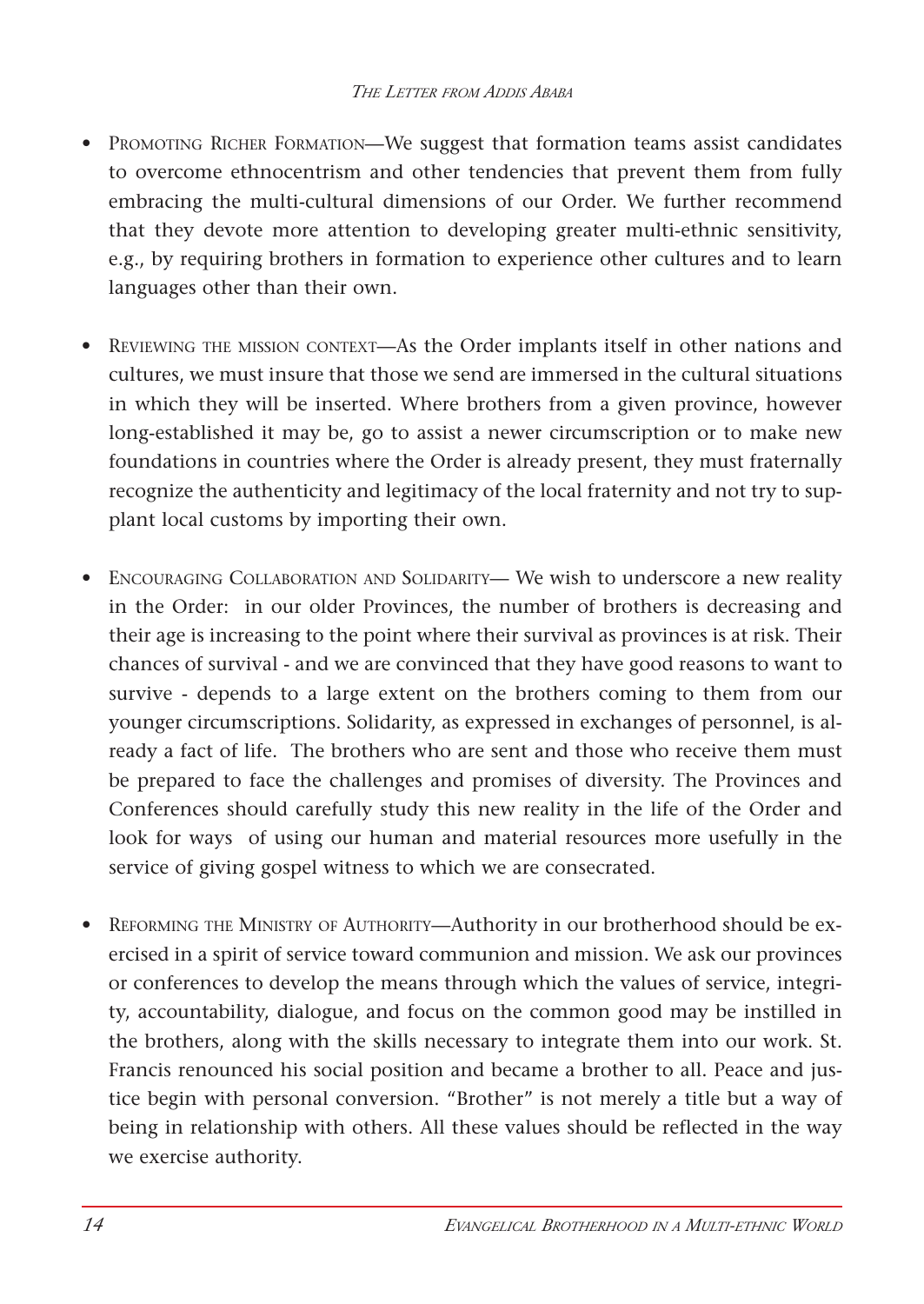- CELEBRATING LOCAL CHAPTERS—We suggest that local chapters be directed not so much toward problem-solving but toward building community beyond our differences.
- DEVELOPING FRATERNAL ECONOMIES— We denounce any exercise of power in the economic life of our fraternities and ministries that reflects domination, discrimination, greed and similar vices. We urge our fraternities throughout the world to create economies that reflect the values of participation, transparency, accountability, equity and solidarity.
- DEVELOPING FRATERNAL MINISTRIES—We appreciate those friars who are engaged in ministries of charity and direct service to those who are poor. However, we believe it is always necessary to re-examine our social ministries critically, to see whether they reflect these values or instead perpetuate situations of poverty rather than helping people to improve their lives. As our Minister General continues to remind us, "The poor do not need patrons. They need brothers."
- WORKING WITH RELATED ORGANIZATIONS—We encourage greater involvement with *Franciscans International* and similar organizations as a means of furthering our witness of gospel brotherhood and a contribution to the building of justice, peace and ecology in Church and society. We also encourage greater involvement of the brothers in ministries of solidarity, reconciliation and human rights, with particular attention to the needs and rights of immigrants, ethnic minorities and protection of the integrity of creation.

## **IMPLEMENTATION**

We have been deeply moved by all that we have seen and heard in Addis Ababa. Our proposals are the fruit of our shared reflection as brothers. We offer them to you in a spirit of service to our entire brotherhood.

- We invite our brothers, both personally and in fraternity, to reflect deeply on our experiences and proposals.
- We call on the Provincial Councils to delegate their JPE Commissions or other appropriate bodies to animate reflections on this letter and help to implement these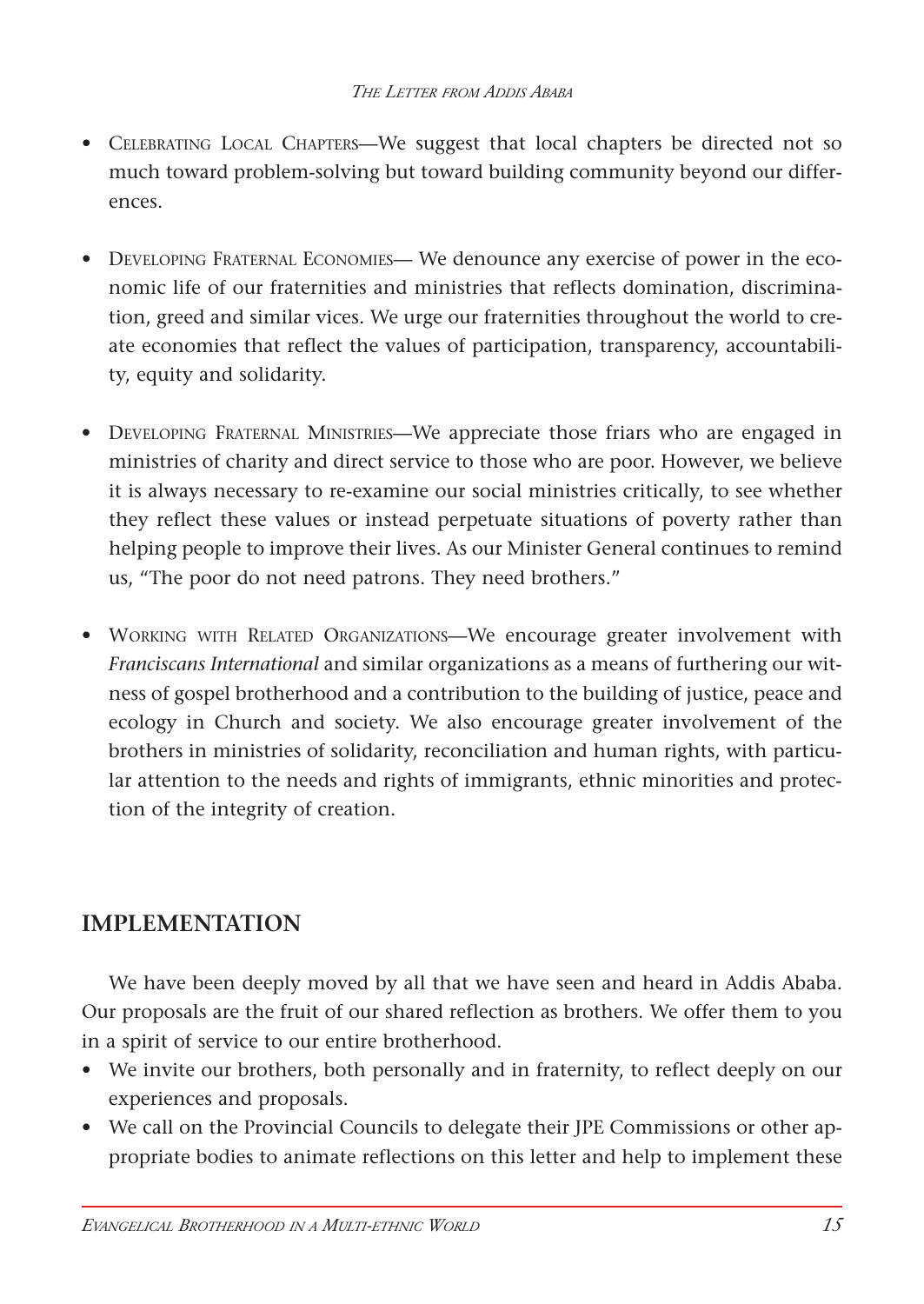proposals. Each brother who participated in this assembly will make himself available to brothers in his region to assist in this process.

We recognize that this is slow and often difficult work. However, we are confident that it will bear fruit, not only for our Order but also for the Church and the world. May Christ, "the Word and power upholding all things, the light and expectation of all nations, be our hope. In him all things are possible, pleasant and easy". ( cf.Const. 186:4).

Your brothers gathered in Addis Ababa:

*From the General Curia :* Br. John Corriveau, Br. John Bednarik, Br. Vicente Karlos Kiaziku, Br. Aubert Bertrand, ROME, Italy ; Br. Patrick Crasta, FRASCATI, Italy. *ASMEN :* Br. François Koussaifi, ANTELIAS, Liban. *CCA :* Br. Charly Azcona, AMBATO, Équateur ; Br. Claudio BedriZan, BUENOS AIRES, Argentine. *CCB :* Br. Wilson Dallagnol, ROME, Italy ; Br. Ildo Perondi, LONDRINA, Brazil. *CCMSI :* Br. I. Jacob, TRICHY, India ; Br. Mathew Parintirickal, ELURU, India ; Br. George Valiyapadath, KOTTAYAM, India. *CE-COC :* Br. Ludwik Kalinowski, KRAKOW, Poland. *CENOC :* Br. Joseph Calleja, KALKA-RA, Malta ; Br. Kurt Egger, BOZEN-BOLZANO, Italy ; Br. Michel Pihart, PEPINSTER, Belgium ; Br. Guido Tireliren, ANTWERP, Belgium. *CIC :* Br. Gabriel Larraya, PAMPELUNE, Spain. CIMPCAP : Br. Paolo Poli, PARMA, Italy. *CONCAM :* Br. Gregorio Álvarez López, HAVANA, Cuba. *CONCAO :* Br. Ambongo Besungu, Br. Gilbert Kambo Yongo, KINSHASA, R. D. Congo ; Br. Charles Mary Eke, ENUGU, Nigeria ; Br. Enzo Canozzi, BOUAR, Central African Republic ; Br. Mario Capriotti, COTONOU, Benin ; Br. Joaquim José Hangalo, LUANDA, Angola ; Br. Zacharie Kolantrin, ABIDJAN, Ivory Coast. *EACC :* Br. Philip Baxter, LUZAKA, Zambia ; Br. Beatus Kinyaya, DAR ES SALAAM, Tanzania ; Br. Ghegremeskel Magino, NAZARETH, Ethiopie ; Br. Franco Marantonio, Br. Angelo Pagano, ADDIS ABABA, Ethiopie ; Br. Paulo Sulvai Minisso, QUELIMANE, Mozambique ; Br. Agapit Mroso, LUSAKA, Zambia ; Br. Donal O'Mahony, ERASMUL-SKLOOF, South Africa ; Br. Norbert Auberlin Solondrazana, ANTANANARIVO, Madagascar. *NACC :* Br. Thomas Betz, PHILADELPHIA, U.S. ; Br. John Celichowski, MILWAUKEE, U.S. *SAPCC :* Br. Markus Manurung, PEMATANGSIANTAR, Indonesia ; Br. Roger White, MENDI, Papua-New Guinea. *Vice-Province of Ethiopia :* Br. Mathewos Ajabo, NAZARETH, Éthiopie ; Br. Angelo Antolini, Br. Aklilu Petros, Br. Dejene Hidotto,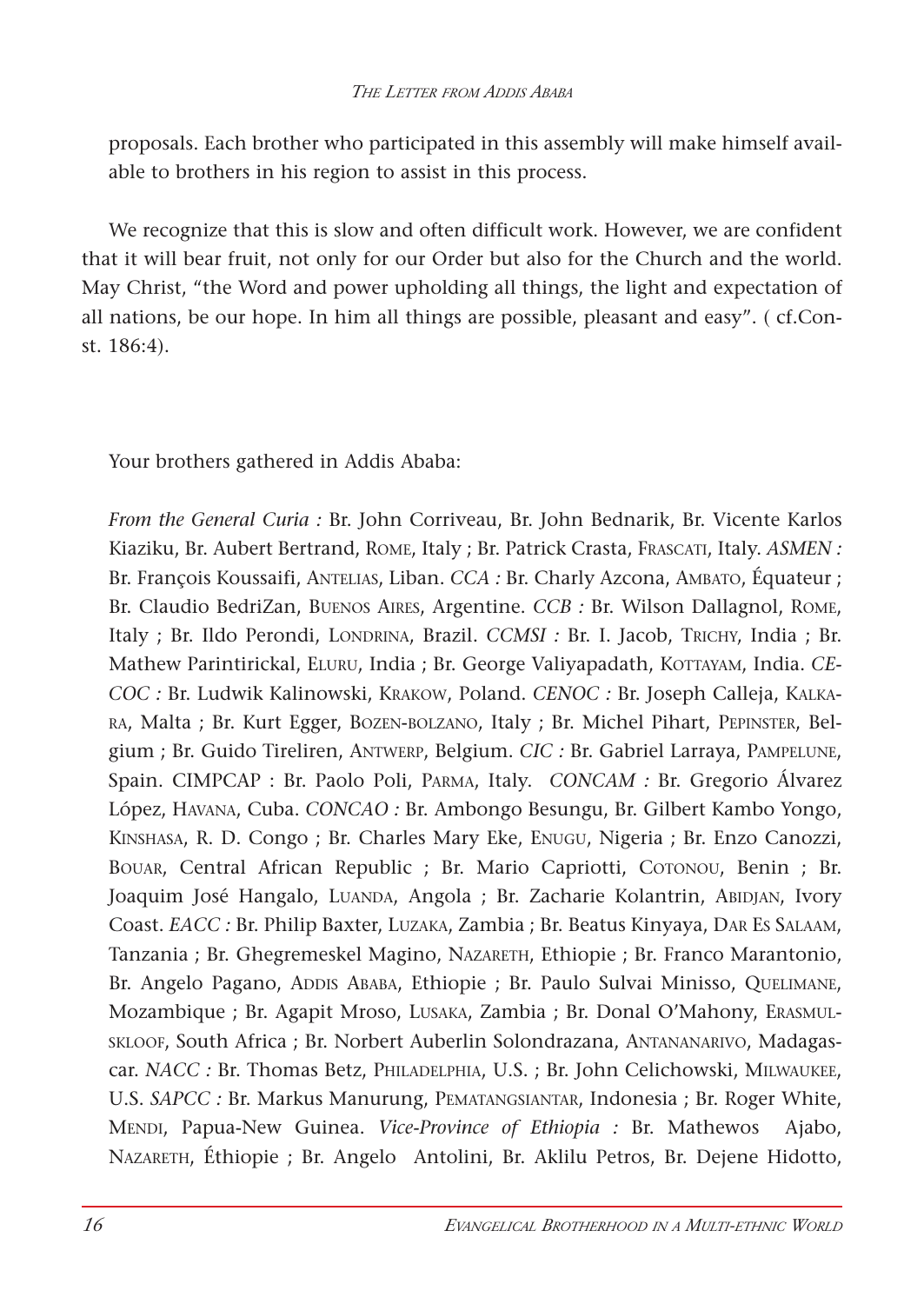WOLAITA, Ethiopie ; Br. Yohannes Bate, WOLDIA N.WOLLO, Ethiopie ; Br. Dominic Jesudas, Br. Roberto Dalloli, Br. Teklu Daye, Br. Fesseha Tafesse, Br. Gabriel W/Hanna, ADDIS ABEBA, Éthiopie ; Br. Isaias Gaetano, HOSANNA, Ethiopie ; fr. Woldemichael Milkamo, METAHARA, Ethiopie.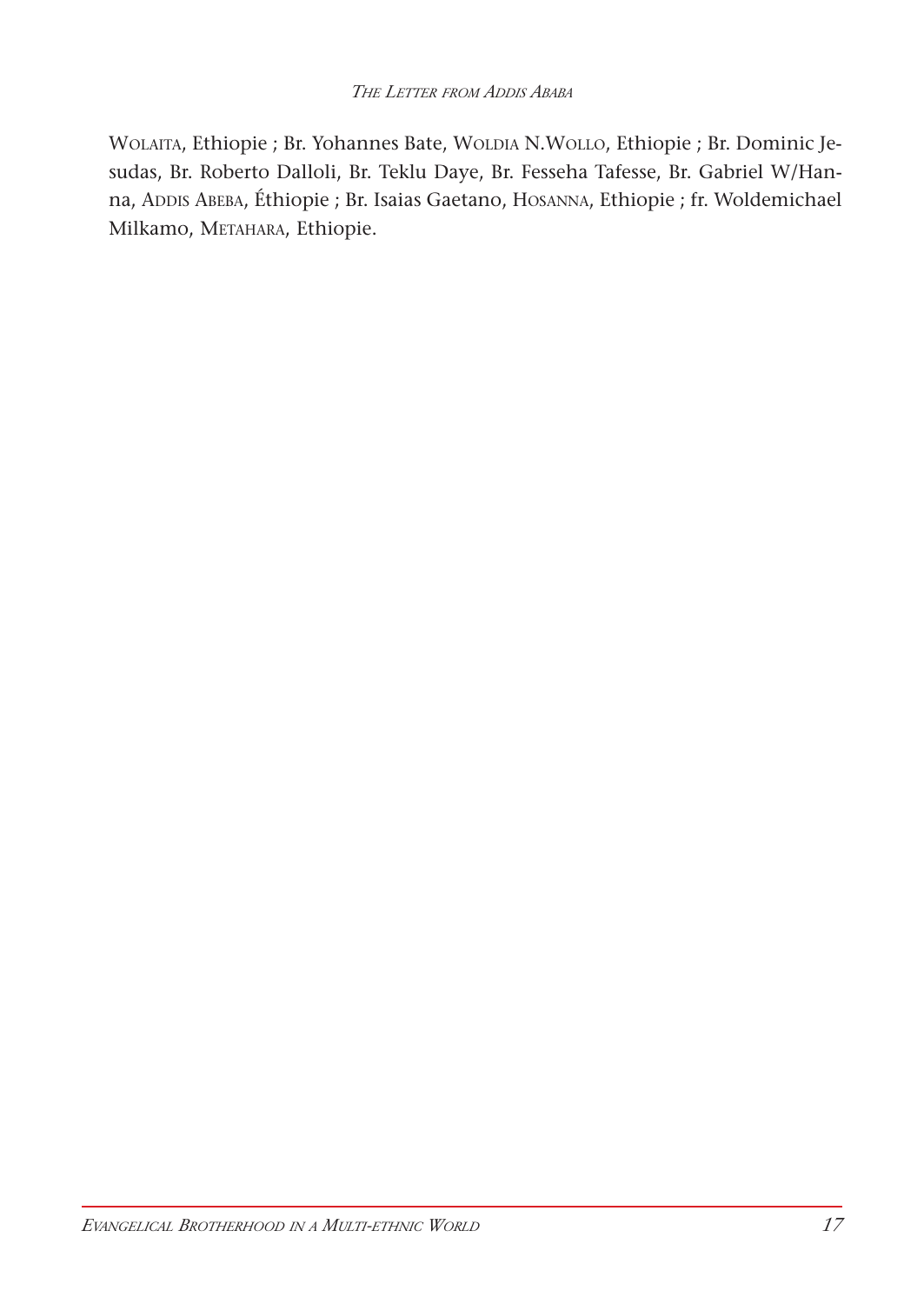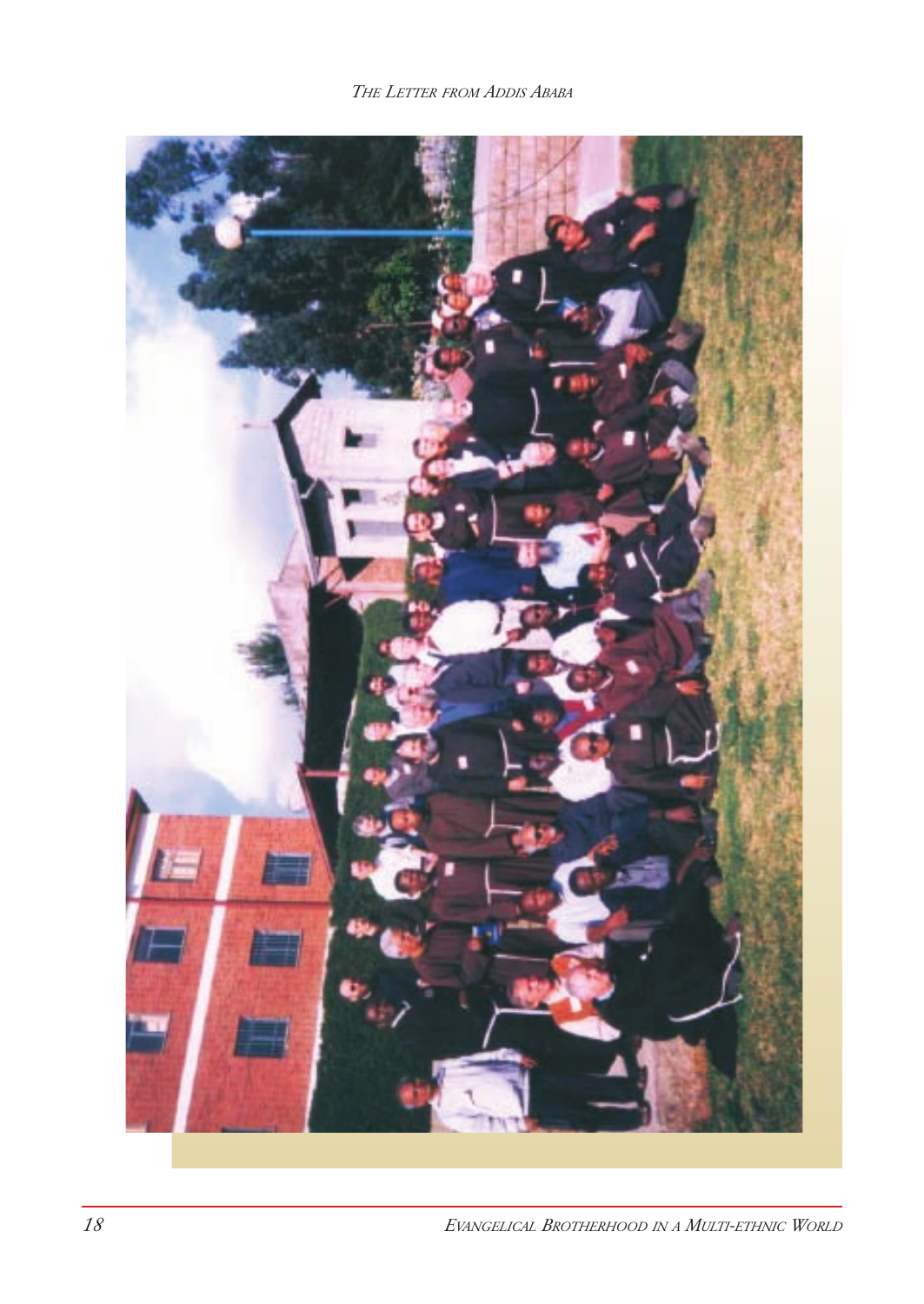*Cultures as mediations of Divine Grace Ethnic complementarity in faith experience Diversity as a way of reconciliation*

> *Mgr AnsemlmeTianmaSanon Archbishop of Bobodioulasso*

If you want to know a town, you have to know how people are born into it, live in it, love in it and die in it. If we want to know this African world where we are preaching the gospel, it is wise to know how war is waged here, how people kill one another here, and how they are reconciled.

How then do these peoples (ethnic groups, races, tribes) and their societies go about living together in peace and brotherhood? The text gives an illustration: relationship to the joke, the relationship of kinship with the joke.

How does the God of Judaeo-Christian revelation ensure that peace and justice come about in the world?

How and why must my Church - my Family, my Community - commit itself to peace and justice?

Why is it our mission to live and proclaim this message?

The text takes a very classic approach, weaving together passages drawn from experience and from Christian tradition. Part 1 is ethno-anthropological. It presents a traditional mechanism for building social peace.

# **I - CULTURES AS MEDIATIONS OF DIVINE GRACE**

### **1.1: One cannot deny that there has been a real effort to cultivate peace, together with justice and truth.**

Very briefly: 1) In daily habits: Breaking silences. Greetings : It is better to greet than not to greet one another; when the sons and daughters of the village greet one another, the village lives and grows. To see and visit one another is a celebration. - Welcome and hospitality - Giving each other due precedence - words of cursing / blessing - Cyclic rhythms of return to ancestral harmony.

2) Symbols; Wearing green; Planting a tree; Holding a branch together; Ashes on the forehead; Drinking from the same gourd; A line, a stick, setting up a memorial;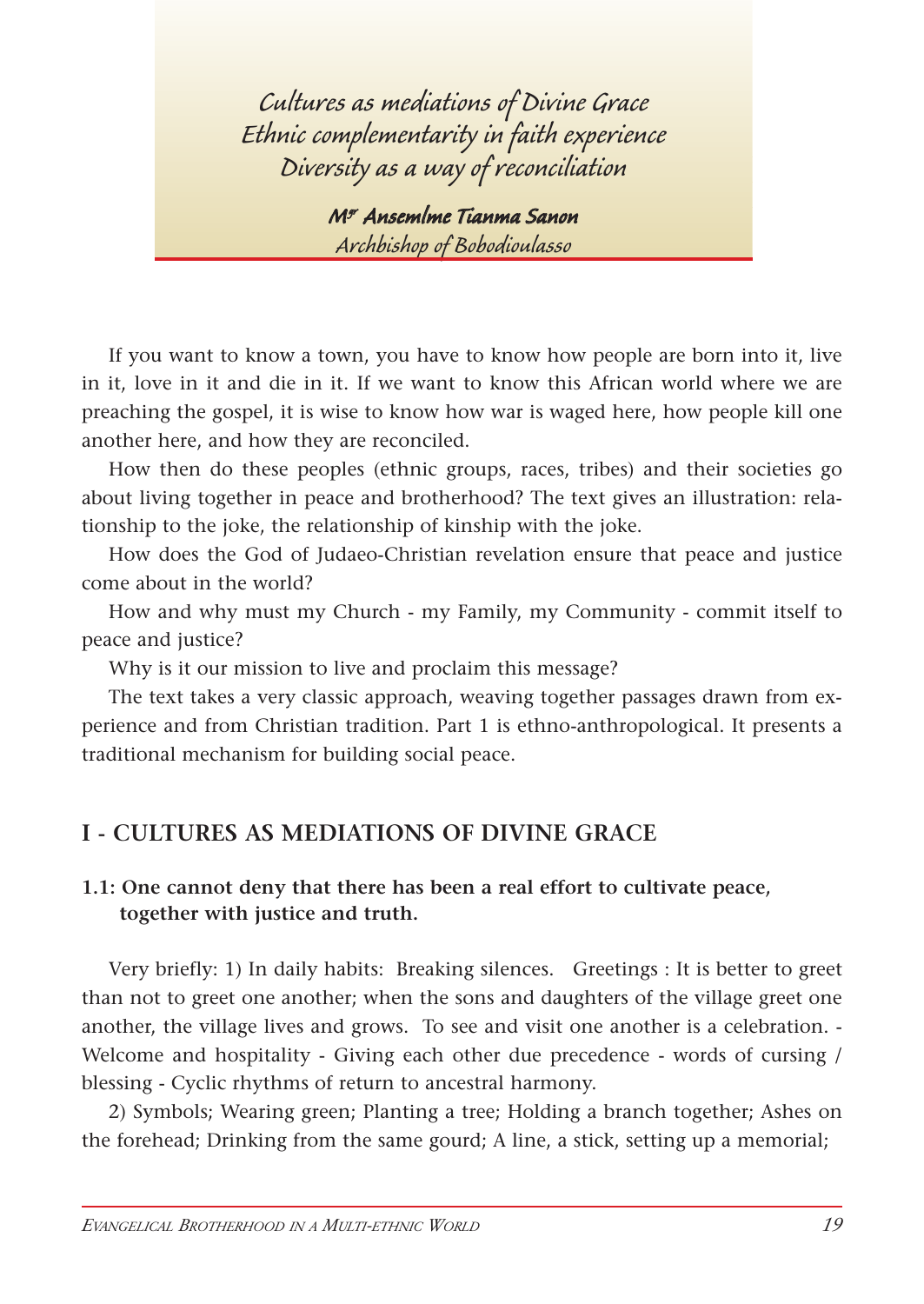3) Rites and taboos \* Weddings, funerals, initiation ceremonies, sacrifices preceded by reconciliation, sharing.

4) Places \* a space for explanation and reconciliation \* A mountain A tree, a thicket

5) Moments \* Early, one day in the week, the month, the year.

6)Authorised persons and intermediaries leather craftsmen, blacksmiths, grandchildren, clans. All these are part of a cultural mechanism dating back to time immemorial.

### **1.2: Regulation of conflicts to build understanding and peace**

How was peace made? What words and gestures were used to express it ? The word "Peace" itself varies in the different ethnic groups : it evokes how peace was made, the words and gestures used to express it : *maaro, laafi, laafia, hèra, siaara, danmu*... Customary tradition, which we are going to look at, is called « relationship of kinship to the joke ». This is a type of relationship between individuals or groups in which the behaviour and the final outcome are dictated in advance by custom, understanding, welcome. We could think of it as a tightly drawn match between individuals or teams, in which each participant and spectator knows the outcome: a victory with no winners or losers.

On close inspection this mechanism takes account of a past memory - "from time immemorial"- which is respected and jointly accepted. It makes use of the joke genre: the participants hide behind a well proven tradition, and recognise a relationship of kinship whose origins are unknown.

The cultural value of this phenomenon is found in the reasons and motivations, of which the users are no longer aware. To use the mechanism means that many conflicts have to do with things that are often related to the sacred value of peace. For example, during National Culture Week, because of the Relationship of Kinship to the Joke, football matches are organized between opposing ethnic groups. A player can put the ball into his own side on behalf of the other group to make the score equal.

## **1.3: This mechanism is a means of reducing tensions and regulating conflicts amiably by appealing to deep-rooted cultural tradition.**

1) The mechanism is used in inter-racial cohabitation, for example in families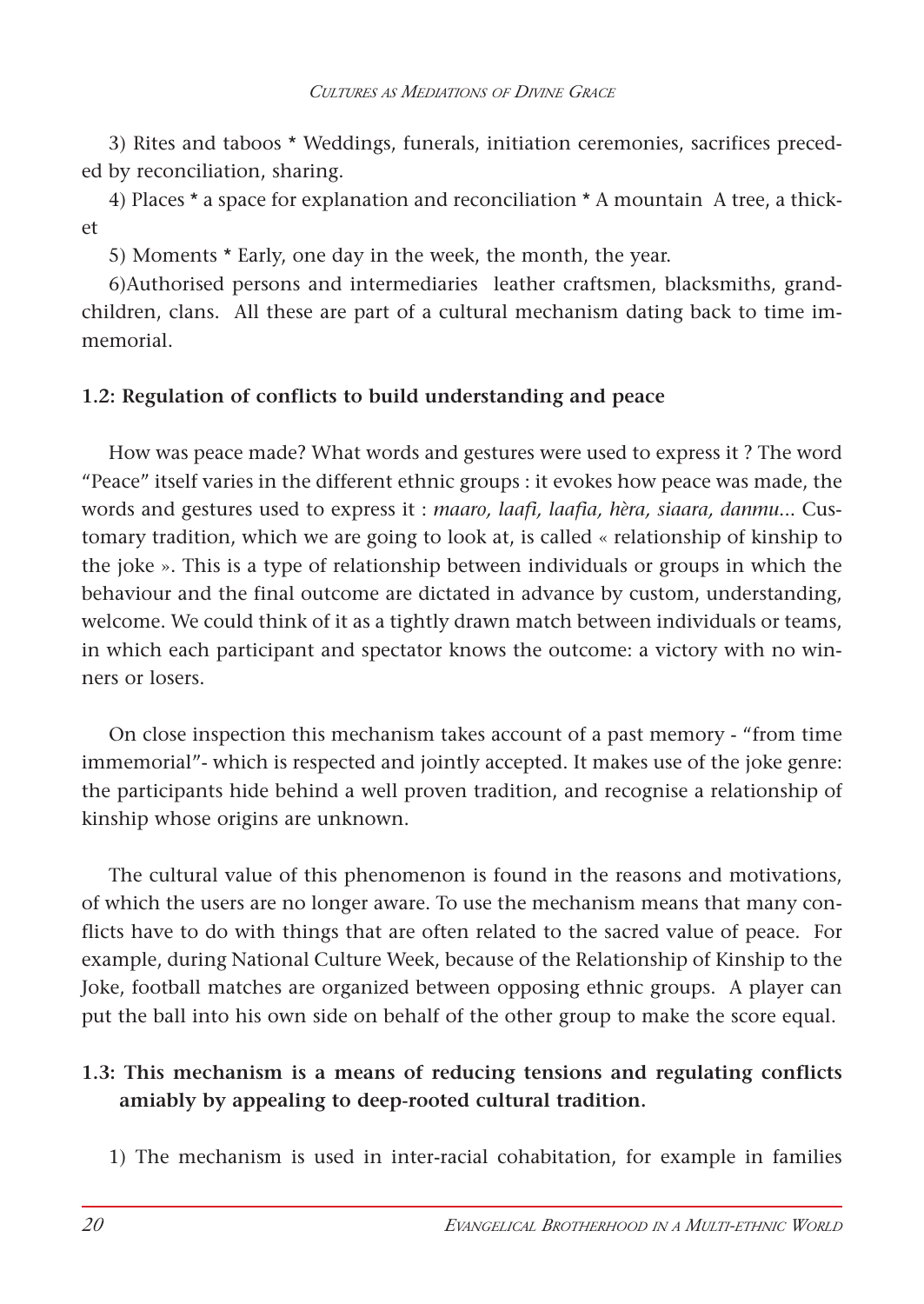where the husband and wife are from different ethnic groups, or in meeting spaces both before and after solemn celebrations, and in the resolution of serious conflicts.

2) In politics, politicians had recourse to it to put their audience at ease and attract votes. The same device was used by those who wanted to tell the authorities not to take themselves too seriously; it was a way of saying out loud things that others were quietly say*Culture, often a source of conflict over languages and customs, is seen to be rich in values for communication and communion*

ing about the chief. Breaking the silence, or silences, is one of the conditions for seeking peace and truth.

3) Various types of assembly resort to the device of kinship relationship to the joke as way of breaking the ice.

In gatherings made up of people from many different origins, there are even deeper reasons for being "related to the joke":

1) recognition, openness, moving beyond the situation;

2) same faith , same hope, same brotherhood in the service of peace

3) the same blood in our veins, fraternity and new racial identity, thanks to a common ancestor.

At this level culture, often a source of conflict over languages and customs, is seen to be rich in values for communication and communion .It becomes a mediating element between classes and ethnic groups, a chance for grace and peace.

## **II - AT THE SERVICE OF A CULTURE OF PEACE AND FRATERNITY AT THE HEART OF GLOBALIZATION**

Part 2 places the Church at the heart of globalization as instrument and place of peace and reconciliation. An analysis of key words leads us into the process of Revelation.

01: Growth in awareness and responsibility 02: Peace in its harmonics - components 03: Lasting peace.

God is revealed as God in revealing himself as Holy, the God of peace, justice, truth and love. These sentiments and ways of behaving are basic, saving relationships. The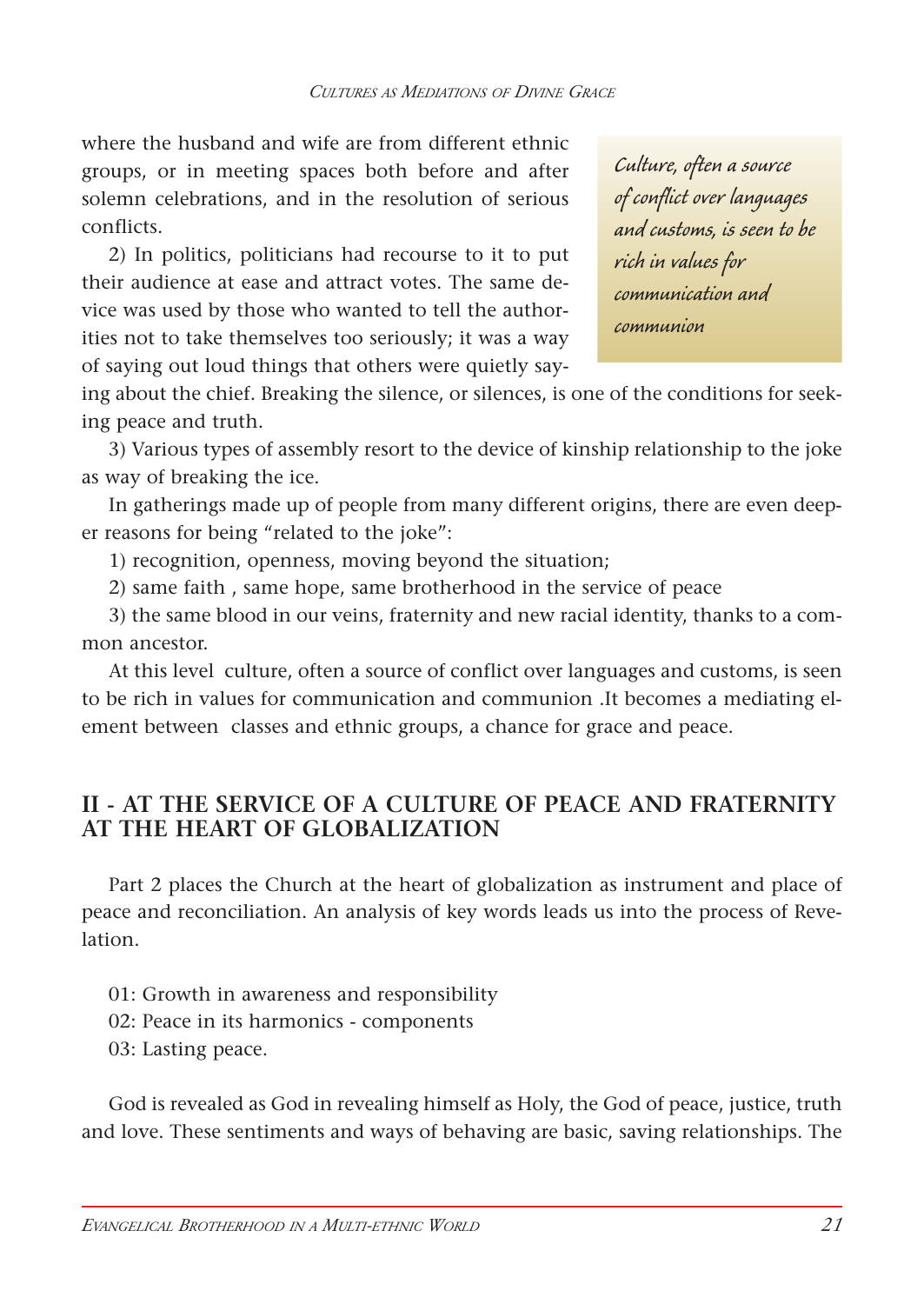year 2000 was designated as International Peace Year, working towards a culture of peace, a Millennium for the world and for Christianity, starting from the birth of Jesus the Christ. This anniversary was celebrated by all the Christian churches as the Great Jubilee of 2000. In this connection it is striking to read the very first message proclaimed on the day of Christ's birth. As we read in the sacred text: "A multitude of the heavenly hosts sang with the angel" (Lk 2, 13-14).

Glory to God in the highest heavens: To God, glory in heaven and on earth peace for humanity. For human beings, peace must be built on earth. Such is the message of the angels of 2000 years ago, which accompanied the birth of Jesus Christ ( cf Lk 2, 14), and which we heard joyfully resounding on that Christmas night when the Jubilee was officially opened.

« At the beginning of the new Millennium we wish to proclaim once more this message of hope, born in the grotto of Bethlehem: God loves all men and women on the earth, and he gives them the hope of a new era, an era of peace. His love, fully revealed in his Son who took flesh, is the foundation of universal peace.

*The Son arouses a thirst for fraternity which can banish the temptation to violence and war.*

Welcomed into the depths of the heart, love reconciles each person with God and with him/herself, it renews human relationships and arouses a thirst for fraternity which can banish the temptation to violence and war. The Great Jubilee is inseparably linked to this message of love and reconciliation, which expresses the deepest aspirations of humanity in our day.

#### **REFLECTIONS, CONVICTIONS AND FAITH-MOTIVATIONS**

Having been brought to the level of faith, we shall try to reflect on the theology of peace: to discern rationally and methodologically the consequences for religions and faiths in relation to God.

Following St Irenaeus who said: "the glory of God is man fully alive", we could add:

- The glory of God is the man of peace, pacified and peace-loving.

The jubilee year keeps us on the same faith-level. This time it is Jesus himself who introduces the theme, at the age of about 30 ( Lk 3, 23). « The Spirit of the Lord is upon me. He has sent me to bring the good news to the poor, to proclaim the Lord's year of favour" ( Lk 4, 19).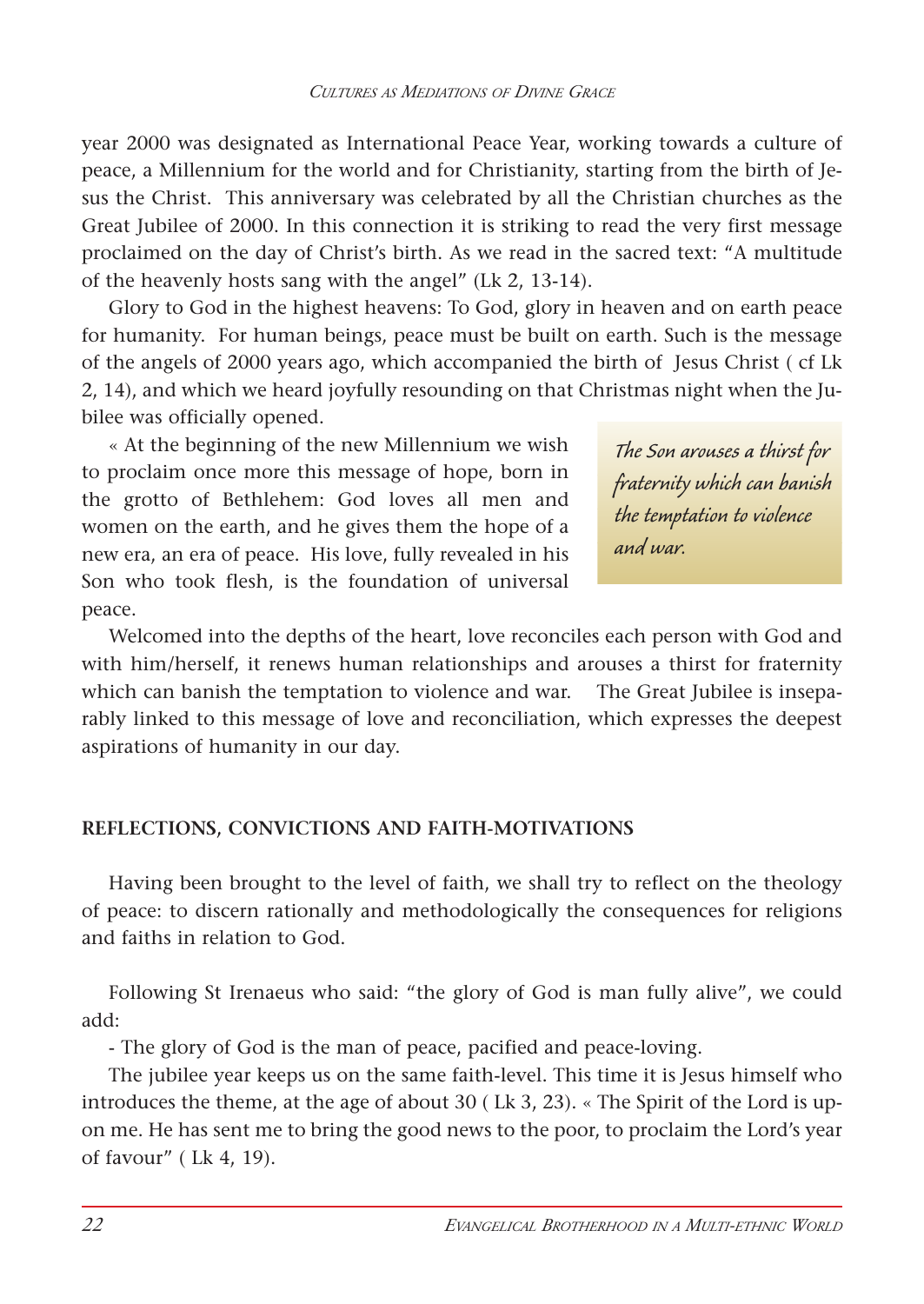And so, the birthday of the Incarnation and Evangelisation brings the same good news of joy, grace and peace ( Jn 1, 14-18).

The Canticle of Zachariah ( Lk 1, 68-79) is like a summary of the two movements involved in our journey:

1) Deliverance and salvation, forgiveness of sins and mercy on the one hand;

2) Justice, holiness and peace on the other.

And we see it : Peace is a grace and a relationship: Glory to God and Peace to men and women, because God shows them His favour. They are the objects of His loving kindness. He is well pleased with them ( Lk 2, 14) just as He is with His Son (Mt 3, 17 and Mk 1, 11).

Any Christian who is at all aware, hearing words such as peace, truth, justice, reconciliation, forgiveness, can hardly help inwardly jumping for joy. He or she thinks of the Master who said

"I am the way, the truth and the life» (Jn  $14, 6$ ). He sees Pilate sceptically and mockingly shrug as he hears the prisoner declare: "I have come to bear witness to the truth" ( Jn 18, 37). He sees - sadly - the current situations which portray quite contrary realities even under cover of peaceful terms. The prophet long ago denounced this : « They cry for peace when there is no peace » ( $Ez$  13, 16). In fact, Christian tradition, in the spirit of the Bible, instinctively links the ways and means and methods that lead to truth, with life and truth: the trilogy is the prerogative of Someone : the Living and True One. A vital bond links or reunites truth with life and with growth towards maturity, well-being and peace.

In Latin « *via, veritas et vita* » are indispensable to achieve peace. Of course, words are only words : but they lead to truths which proclaim values, and those values must be just and true and must not be used as a cover for other intentions.

01 We begin with the cornerstone of the entire dynamics of contemporary society: social peace.

1) Reading situations spiritually. Over the airwaves and on TV screens, a believer hears and sees nothing that is indifferent to his faith and on the level of salvation.

Situations of "non-peace" are well known:

- disasters of every kind

- famine in the world
- structural under-development in the third world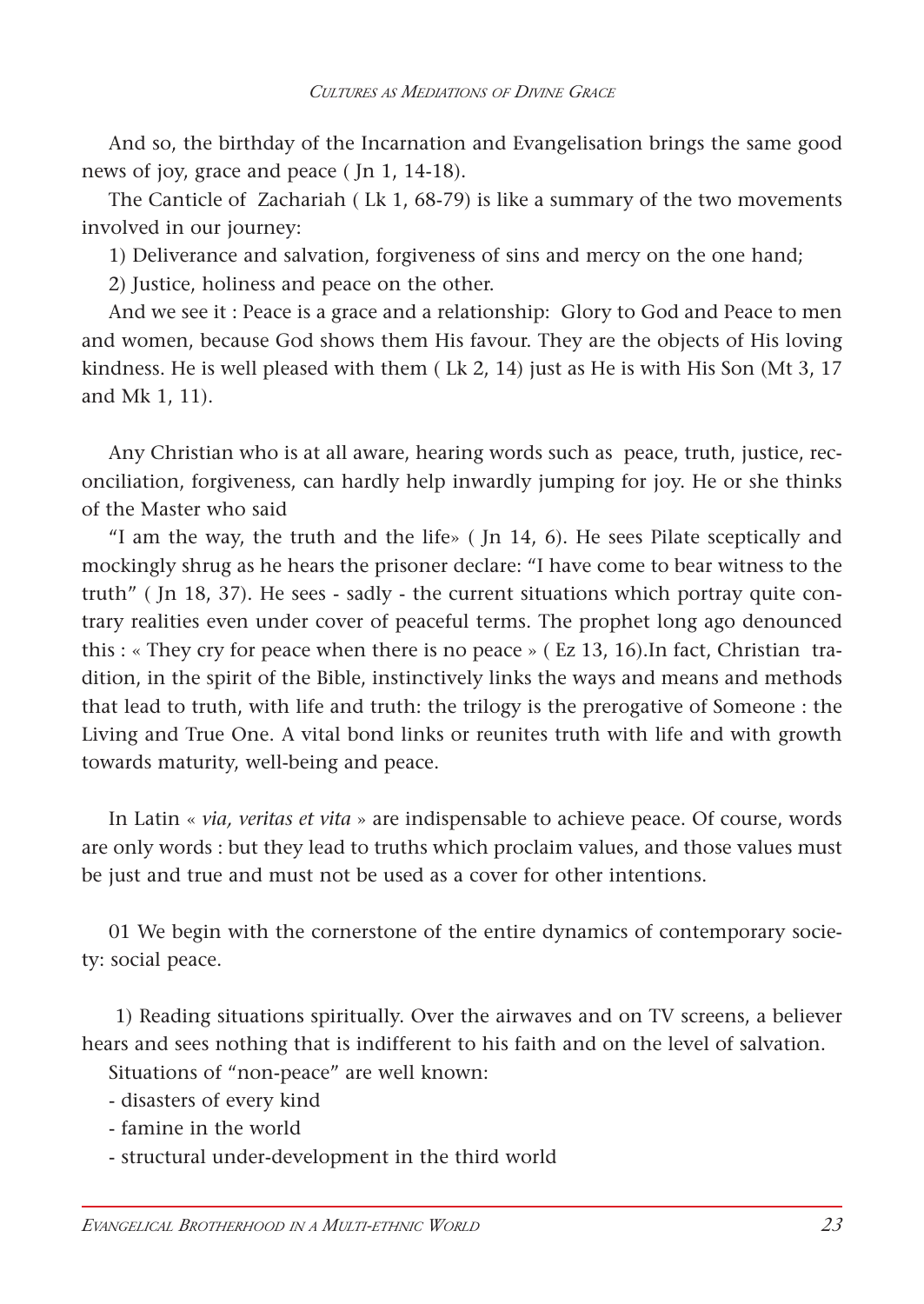- widespread social deprivation
- the destructive power of wars
- accumulation of arms on a world-wide scale
- the degradation and dehumanisation of ethical conduct

To know of these is to become aware.

2) What does the gospel message of peace mean in such a world? Is Christianity able to foster peace? to inaugurate peace, to impose peace ? The gospel of peace in the tradition of the Bible (Old and New Testaments) is one complete whole. Peace proclaims the disposition of the God who saves humankind ; it is his gift of salvation ( Ps 28, 11 ; Is 32, 18). Peace reappears in different disguises :

- 1) Peace  $\Rightarrow$  justice (Is 32, 17 ; Ps 85, 11)
- 2) Peace  $\Rightarrow$  truth (Za 8, 19)
- 3) Peace  $\Rightarrow$  Law Ps 119, 165
- 4) Peace ⇒ Life Mt 2, 5 ; Dt 30, 19
- 5) Peace  $\Rightarrow$  tranquillity 1Rm 8, 56
- 6) Peace  $\Rightarrow$  social welfare Is 60, 17 ; Dt 12, 9 s
- 7) Peace  $\Rightarrow$  health Gn 32, 14

« Peace is not the opposite of war in a negative way, not simply the absence of violence, hatred, quarrels, injustice, or of fear and terror (1Co 2, 18...) Rather, it is something positive: wholeness, well-being, salvation, life in the broad sense, in other words, not just temporal life but also eternal life ».

Peace requires harmonized relationships (just or religious) with God and people. In Christian theology, peace is the inverse of violence, with virtue, justice, forgiveness and reconciliation as its harmonics: in a word, love. Love is the one commandment of Jesus: "Love one another as I have loved you". He translates this one commandment into eight ways to happiness: the beatitudes. ( Mt 5, 1-12).

3) The same is true of justice : God reveals Himself as just.

- the just person lives in conformity with the law, and just law is a religious formula;

- justice is right judgement, then it refers to the upright conduct of a person with a rightly formed conscience, and finally to the judgement given by a just judge. Societies today, in addition to moral justice which is sometimes individualistic, are more aware of social justice, often expressed in terms of demands and their attendant violence. The important thing here is the norm or law that must be followed to achieve equity among people and in society.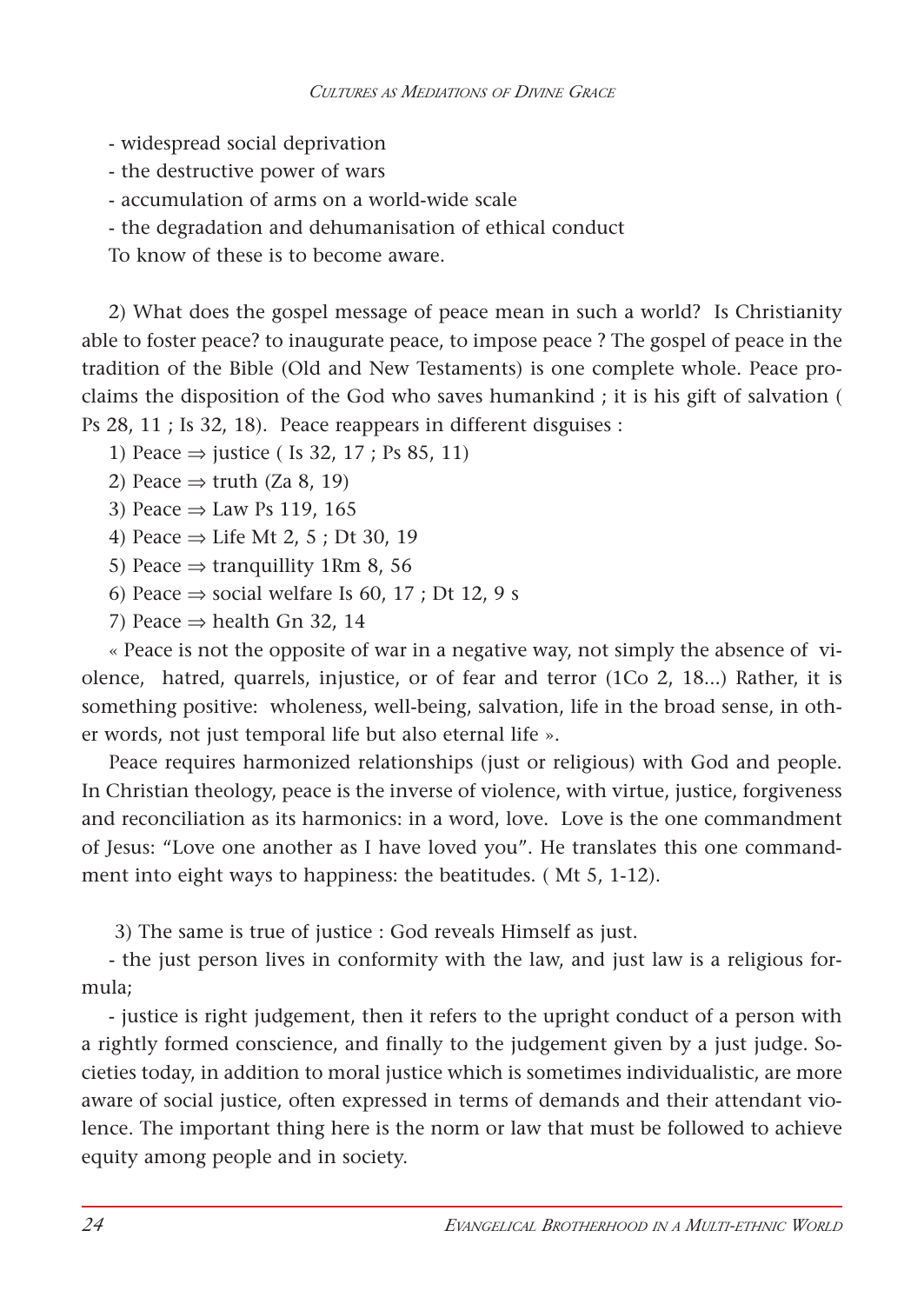4) The same applies to the word reconciliation. In reality, societies are familiar only with forgiveness or clemency. To forget requires a different sense of the higher interest which entails a legal, positive act of purification that seals a new pact or covenant or the purification of memories.

The attitude of Christ and his community right from the beginning introduces a new dimension into human relationships, namely reconciliation. This *Reconciliation is a step beyond forgiveness, a walking with, a negotiation, ending in the creation of a new situation different from that of the beginning.*

spreads out in three directions : upwards ( *katellagein*), horizontally ( s*un-allagein*) and across ( *diallagein*).

Reconciliation is not merely forgiveness requested r refused, nor is it forgetting. It is a step beyond, a walking with, a negotiation, ending in the creation of a new situation different from that of the beginning.

### **5) Fraternity**

The word fraternity ( *fraternitas*, *germanitas* in Latin),is hard to translate in some languages. African languages in particular are familiar with the "elder brother" and "younger brother" concept. In English, we have the words brotherhood and fraternity.

But the inclusive bond inherent in fraternity is easily understood.. This bond of brotherhood implies that a rupture has taken place in what was originally one. Otherness and brotherhood go together.

In Latin, *frater* and *fractio* come from *frangere*, to break. Fraternity is a conscious link recognised as superior to and beyond the break of blood and generation. Every fraternity is a reconciled fraternity. *Adelphote,* is a new word: it means not brotherly love (*philadelphie)* but the fact of being a brother/sister. It means, especially, the community of brothers/sisters.

### **06) The new cultures**

When we analyse our world we find that it, and we ourselves, are shaken by sociopolitical imbalances, scientific discoveries not under full control, technical inventions widespread as never before, with worn-out ideologies and old systems. Being heirs to a civilising culture that has been emptied of spiritual meaning and is therefore culturally empty also, we have some reestablishing to do.

"A common sentiment seems to dominate the great human family today. Everyone wonders what future to construct in peace and solidarity, in this transition from one cultural era to another." ( Pope John Paul II, 12 January 1990).This address by the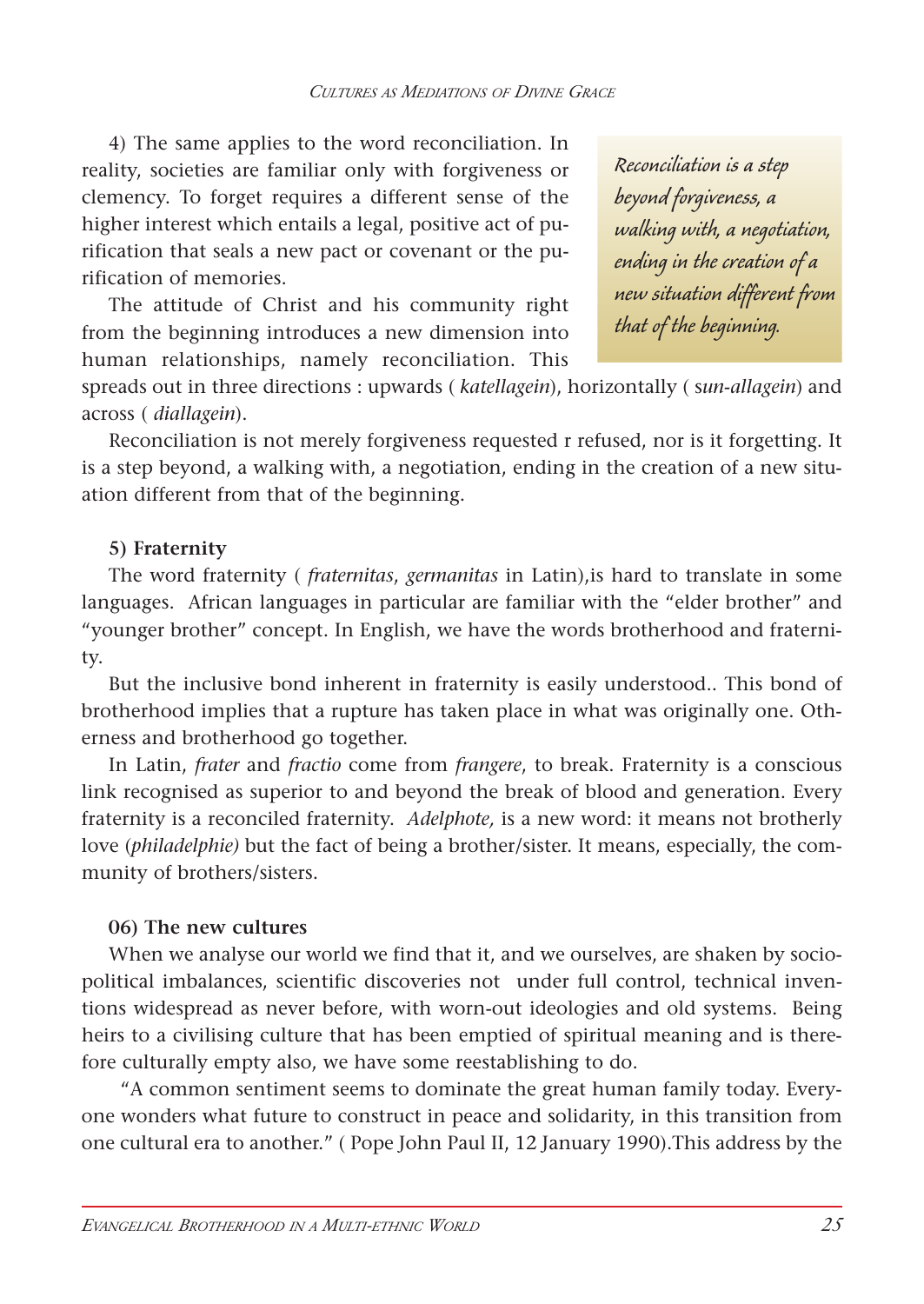

Pope to the Pontifical Council for Culture was intended to open up new horizons for world culture. Looking at the cultural landscape of the world, we see the following: The great ideologies have shown their bankruptcy; self-styled scientific systems of social renewal have collapsed; myths of revolutionary human fulfilment have turned out to be tragic utopias which entailed a regression without precedent in the tormented history of humanity

Barriers are rising between the hopes for justice and their fulfilment, between opulence and destitution in a world where the struggle to have takes precedence over respect for life, and between an earthly messianism and the thirst for a new kind of justice.

But we have also seen the rise of a great hope, for liberty, responsibility, solidarity, spirituality. "The gap between culture and religion, between cultures and religions, is a drama", at least for the Catholic Church.. "The cultural upheavals of our age call us back to the essentials and to rediscover the fundamental concern, which is man in all his dimensions, political and social of course, but also cultural, moral and spiritual. The very future of humanity is at stake.

A dynamic of peace and reconciliation must be introduced at the heart of the upheavals of our age, which is bringing to birth new ways of thinking, acting and liv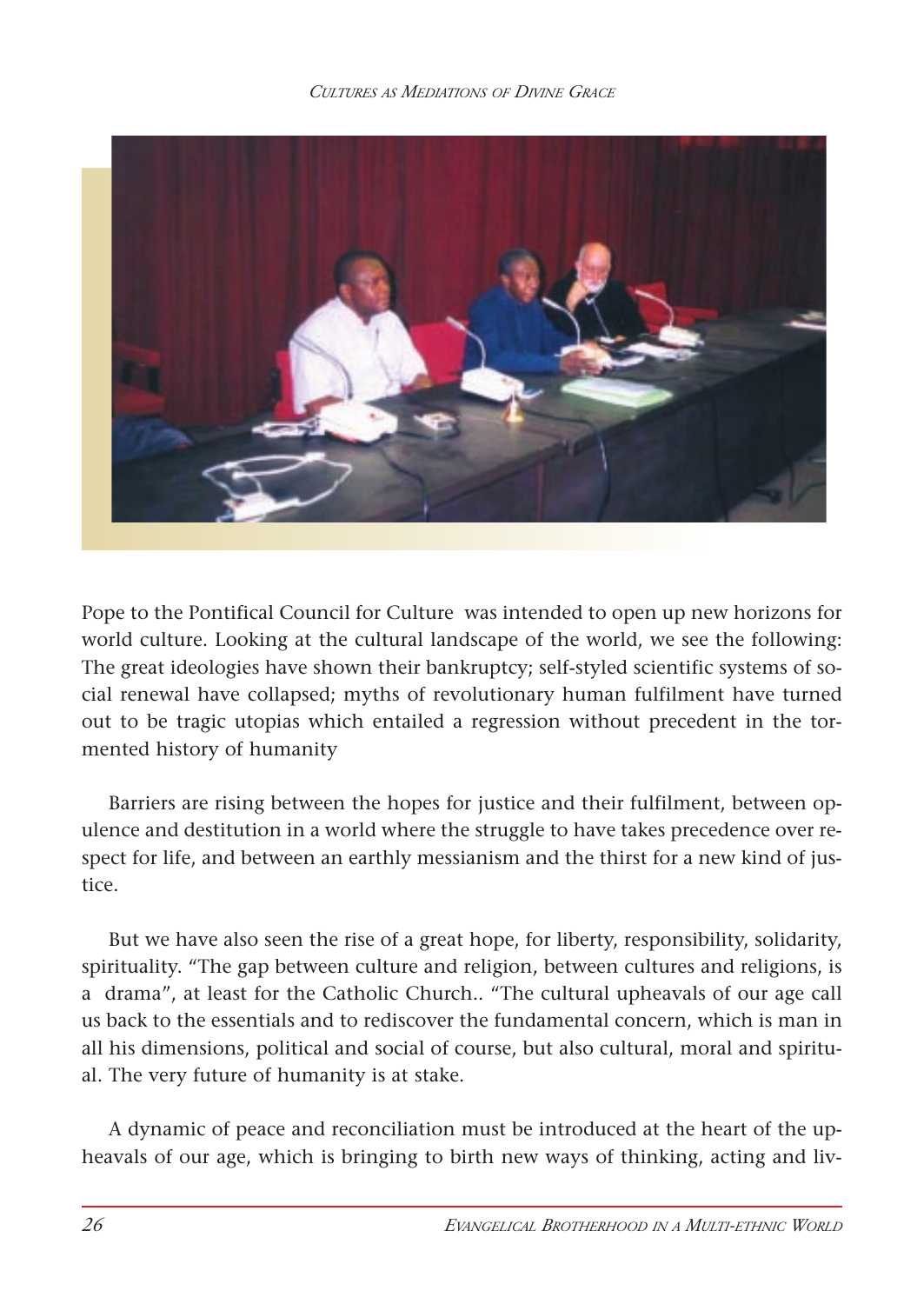*CULTURES AS MEDIATIONS OF DIVINE GRACE*

ing. Fidelity to the covenant, with the wisdom of the ages, is the unendingly new source of new cultures.(Pope John Paul II).These cultures will not bring peace except thanks to the presence of those who build peace. Biblical tradition tells of dry bones, clothed again in spirit and flesh by a new prophetic breath.

*A dynamic of peace and reconciliation must be introduced at the heart of the upheavals of our age*

#### **7)Human Rights**

The dynamic of peace through the mechanisms of truth, justice, forgiveness and reconciliation today enjoys a determining factor in human rights. "To make peace, one must appeal to the resources of peace itself, in the first place truth, which is the peace-making force par excellence, because it is spread by its own unrestricted outreach". If you want peace, prepare for peace, not for war.

But how are we to proceed in the face of violence, itself born of non-truth? The history of law as such, and then of the right of each individual and group, illustrates the efforts made by people to contain violence by providing limits, rights and duties. It often happens that the moments when these rights emerge and are defined are hectic. This is true of the so-called Definition of Human Rights, and for us Christians the human rights of the person. The definition of these rights, as we know, is a hybrid, made up of a compromise between liberals and socialists, whose first concern, in fact, was not obviously human rights at all. Therefore both the interpretation and the definition become problematic, depending on whether you tend towards liberalism or socialism.

Another difficulty stems from the clash of imperialist ideologies. In such regimes, the exercise, like their application, is conditioned.

The third difficulty is important too : it arises from globalization. Is it possible to respect and to inspire re-

| If you want peace, |  |
|--------------------|--|
| prepare for peace, |  |
| not for war        |  |

spect for human rights in a globalized situation? These human rights of the person remain, for us, the tool by which to obtain the minimum that can be demanded.

#### **03 -Lasting Peace**

"The restructuring of international relations, through international organization, has been based on a political approach, symbolised by the UN, and an economic ap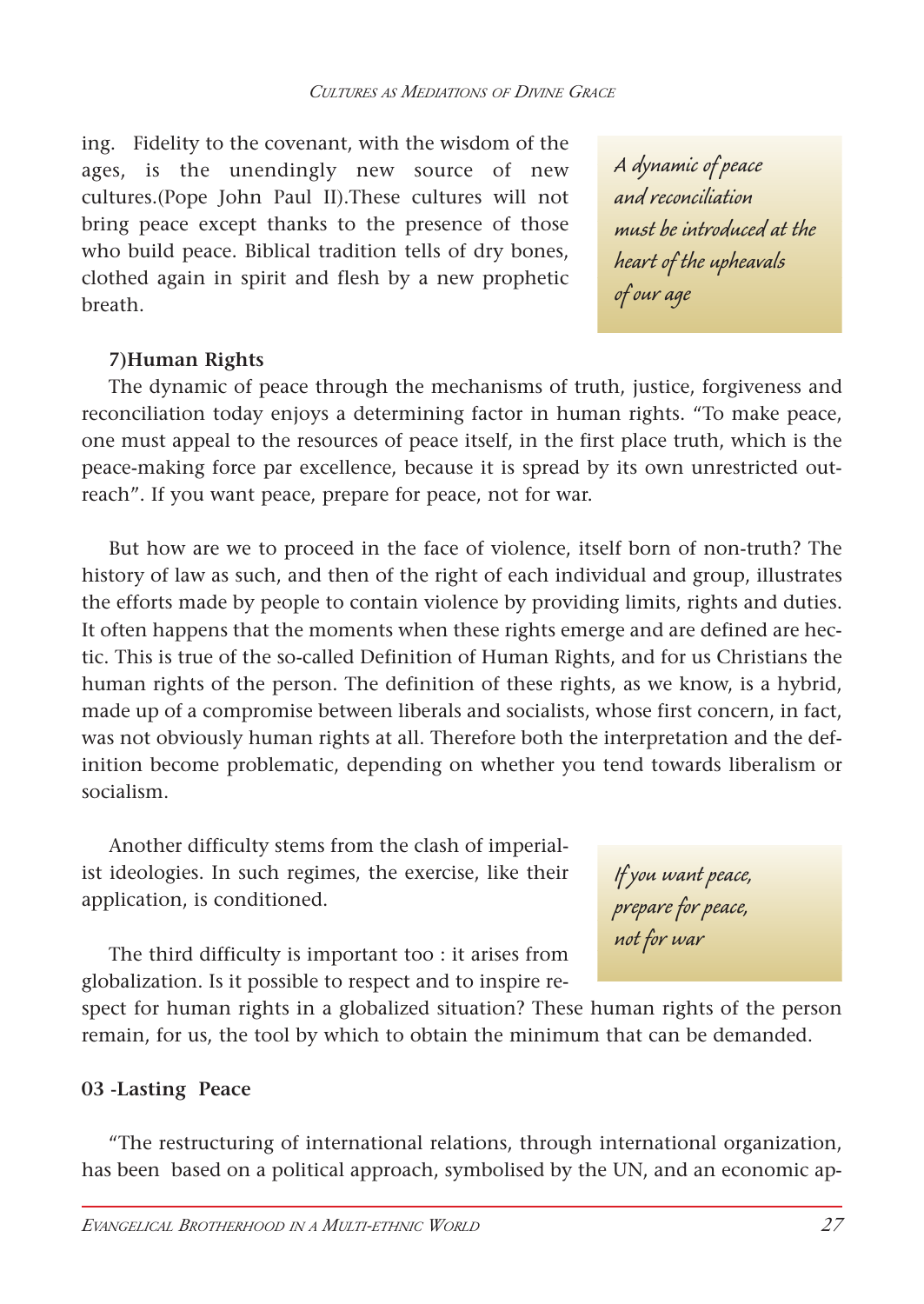proach, represented by the Breton Woods institutions and the GATT - succeeded by the WTO . However, world governance is also part of the logic of technological progress, the increasing power of information and ecological and humanitarian considerations. All of these raise awareness of what is universal, encouraging commitments to solidarity for the resolution of conflicts, a greater democracy, improved management of the human heritage and a fairer sharing of world resources." To be viable, the global village must be committed to a social approach.

Now, in any social approach steps must be taken in time, space and relationships. Times and spaces for peace must be created or invented.

To achieve this it is useful to

- \* Draw up an inventory of short and long-term peace mechanisms
- \* Multiply social institutions that foster peace
- \* Initiate significant collective, family, inter-personal initiatives
- At the level of society, structures generating consensus build peace if they are geared to

1 - civil society, citizens and emerging associations (i.e. not simply NGOs) 2 - target groups : young people ( students, unemployed; workers)with a view to social dialogue 3 - Quality social institutions.

*Times and spaces for peace must be created or invented*

## **III - PATHS OF RECONCILIATION**

Part 3 outlines the paths to Reconciliation (  $p 10 - 12$ )

- fraternity
- cultural diversity
- in Christian fraternities

« 2001, International year for dialogue between civilisations » : the message of the World Peace Days commits Christians to dialogue with different traditions among peoples, for a more reconciled world.

### **3.1 : The aspiration to fraternity is a given:**

"At the dawn of a new millennium, there is growing hope that relationships be-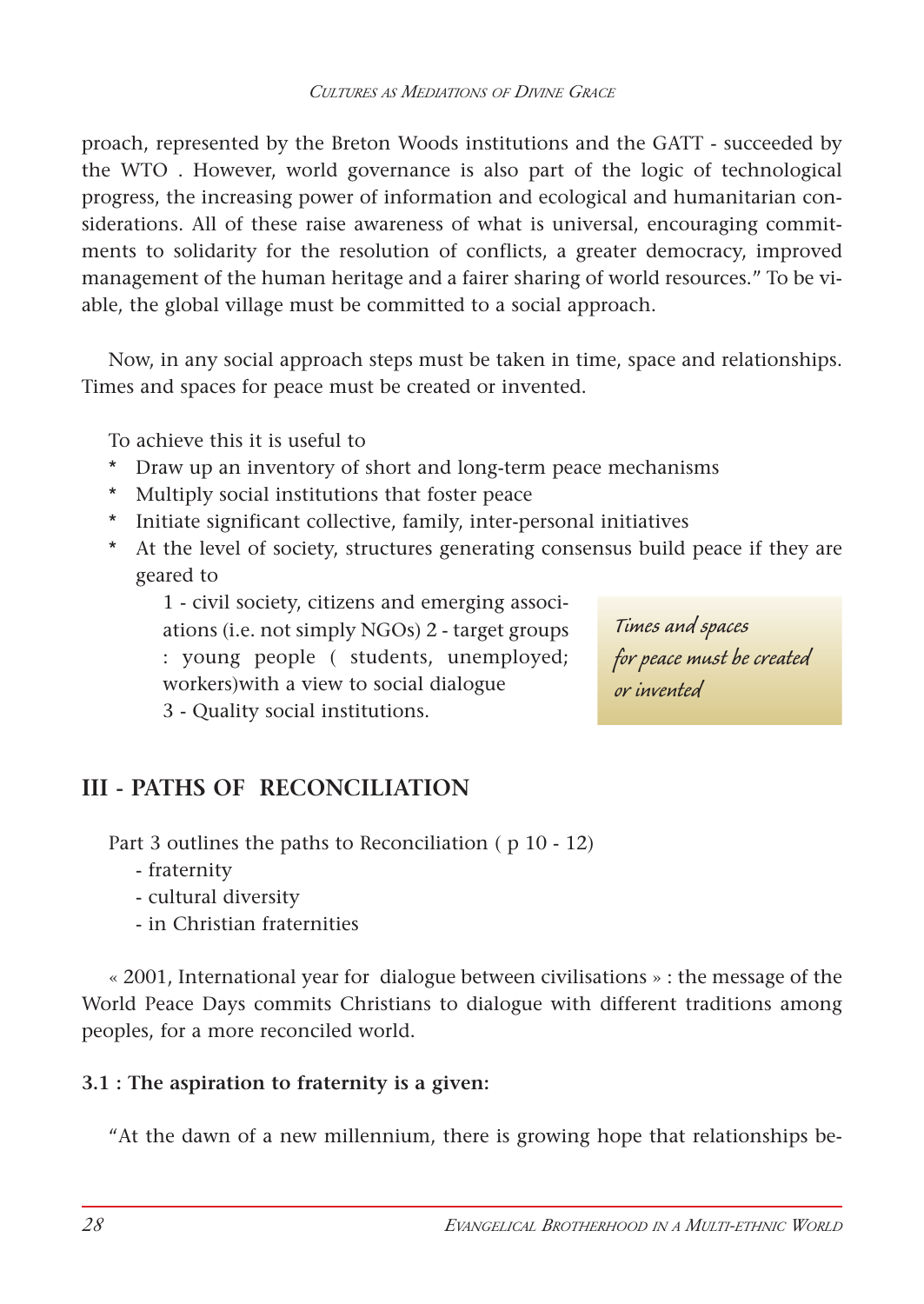tween people will be increasingly inspired by the ideal of a truly universal brotherhood.(WPD 2001) "Unless this ideal is shared, there will be no way to ensure a stable peace. There are many signs which suggest that this conviction is becoming more deeply rooted in people's minds. The importance of fraternity is proclaimed in the great "charters" of human rights; it is embodied in great international institutions, particularly the United Nations; and it is called for, as never before, by the process of globalization which is leading to a progressive unification of the economy, culture and society. For their part, the followers of the different religions are ever more conscious of the fact that a relationship with the one God, the common Father of all, cannot fail to bring about a greater sense of human brotherhood and a more fraternal life together. In God's revelation in Christ, this principle finds a radical expression: "He who does not love does not know God; for God is love"

However, there are shadows:

- nations with historic wounds : ancient enmities
- ongoing bloody conflicts
- solidarity difficult in relations between peoples and different cultural traditions
- the flood of migration

### **3.2 : Diversity of cultures and mutual respect (N 7)**

Cultural pluralism, or multi-culturalism, is present everywhere..

### **1) The Past**

The past and its shadows remain :

- Incomprehension, conflicts and even wars due to language, to the way of seeing values (morals, ethics, religion)
- The polemical affirmation of certain cultural identities against other cultures, or the oppression of certain identities cause people to close in and reclaim their identities
- Culture and national identity are wrongly linked. All cultures and the entire cultural journey of humanity are imbued with the mystery of iniquity (2 Th 2, 7).

Cultural authenticity today means that the ethos of each culture must be valued, namely to the extent to which its moral and ethical orientation serves authentically human ends.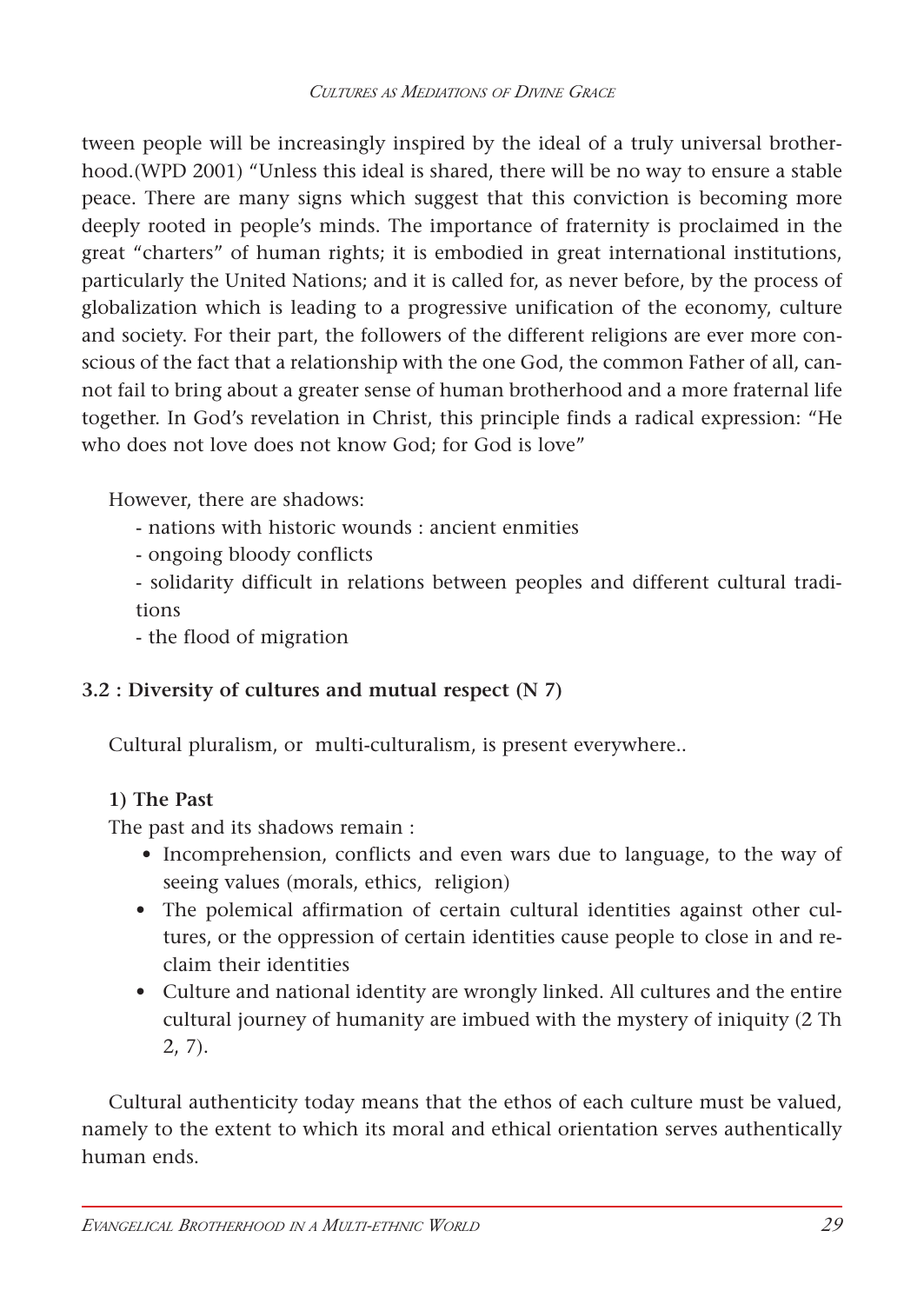### **2) The Present**

Again, in our own day :

- The radicalisation of impermeable cultural identities generates violence.
- Passive acceptance of cultures or of some of their major aspects, in accordance with a secularised, liberal, one-dimensional concept, leads to a lowest common denominator.
- Geopolitical zones of influence merge, with cultural repercussions.

### **3) The way of dialogue**

Dialogue between cultures is seen as intrinsic to the very nature of human beings and culture. By culture we mean the historically diversified and contextualised expression of the original unity of the human family. Dialogue becomes the way of safeguarding and understanding the particular, of being in reciprocal

*Dialogue between cultures is seen as intrinsic to the very nature of human beings and culture*

communion, of being enriched as we converge upwards, rather than reducing everything to uniformity or enforced recognition or assimilation.

### **4) The challenge is three-fold**

- Taking the risk of everyday communication in the face of globalised communication
- Migrations and territorial cohabitation
- Inter-cultural cohabitation

### **5) Education is the most useful tool to awaken** :

- awareness of shared values,
- the value of solidarity
- the positive value of peace the value of life
- awareness of building and contributing to each identity
- foegiveness and reconciliation
- the purification of memory.

We quote at length from the Document : "Fraternal Life in Community" ( Rome 1994):

"Religious communities, aware of their responsibilities towards the greater fraternity of the Church, also become a sign of the possibility of living Christian fraternity and of the price that must be paid to build any form of fraternal life.

Moreover, in the context of the diverse societies of our planet––torn as they are by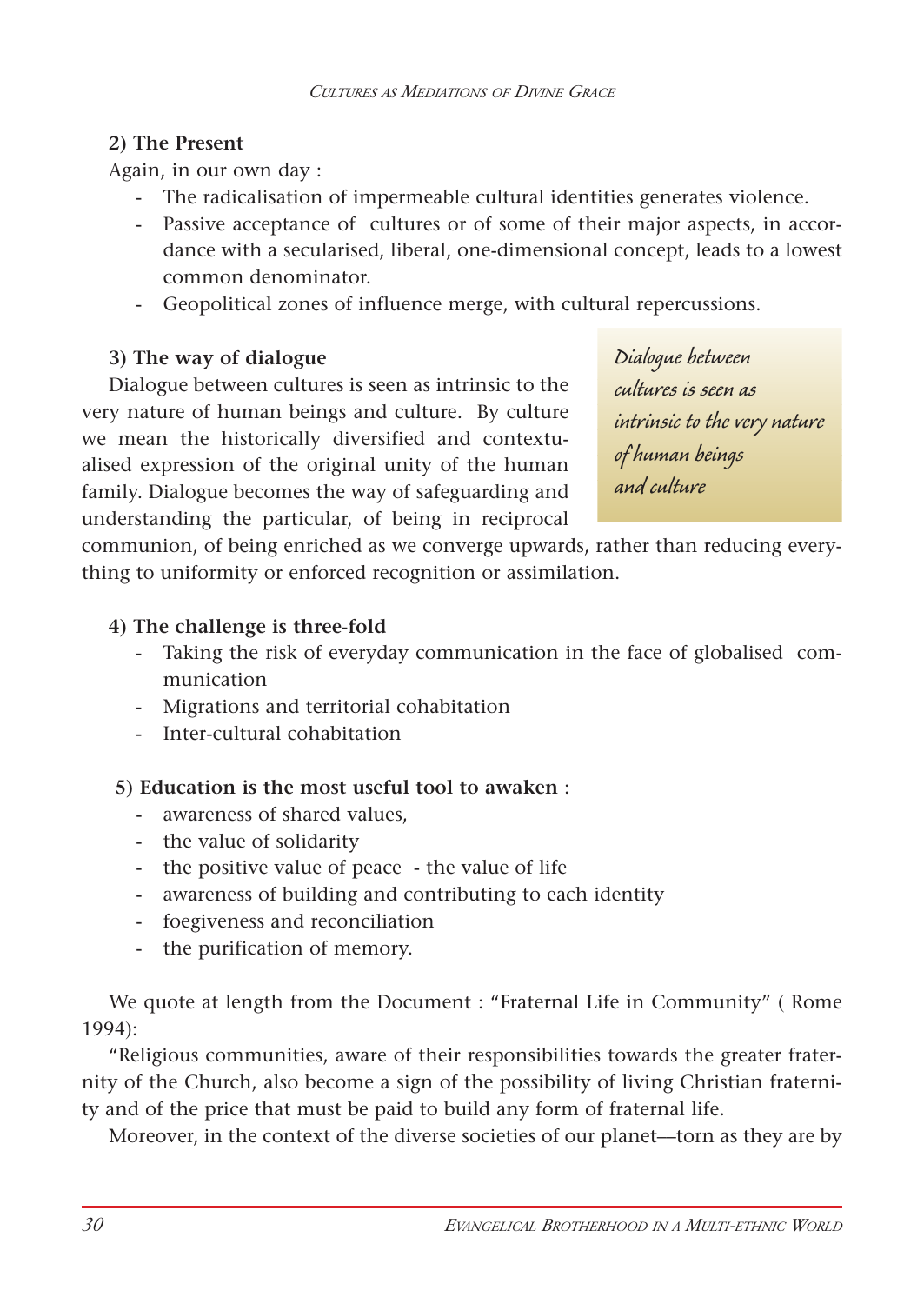the divisive forces of passion and conflicting interests, yearning for unity but unsure of what path to follow––the presence of communities where people of different ages, languages and cultures meet as brothers and sisters, and which remain united despite the inevitable conflicts and difficulties inherent in common life, is in itself a sign that bears witness to a higher reality and points to higher aspirations.

"Religious communities, who by their life proclaim the joy and the human and supernatural value of Christian fraternity, speak to our society about the transforming power of the Good News".

"And above all these, put on love, which binds everything together in perfect harmony" (Col. 3:14), love as it was taught and lived by Jesus Christ and communicated to us through his Spirit. This love that unites is also the love that leads us to extend to others the experience of communion with God and with each other. In other words, it creates apostles by urging communities on their path of mission, whether this be contemplative, proclamation of the Word or ministries of charity. God wishes to inundate the world with his love; so, fraternal communities become missionaries of this love and concrete signs of its unifying power" (N 56)

### **REFLECTIONS OR THEOLOGICAL PRO-POSITIONS**

Our efforts are inspired by Vatican II (Ad Gentes N 22) : all is subject to Revelation, new theological investigations of tradition and traditions. To tackle questions of multicultural diversity amounts to the recognition that philosophy and anthropology can never fail to include the question of:

- the one and the many
- Africa: one and many
- one man dying for the many.

Here, we are dealing with the paradoxical, mysterious link bwteen the one and the many: a link which we call "relationship".

In fact, under this term "relationship" we include some fundamental realities: truth, justice, peace, love, solidarity, mediation, reconciliation, intercession, etc..

The Latin roots of the word relationship( *res, ferre, latus)* evoke the gesture of bringing back, binding up again. In this sense, religion is a relationship with the absolute. Relationship has an integrative, « assembling », socialising value.It can be presented as a way or quality of being an individual, "open or closed", able to contain the other's being in their global (integral) dimension.

In African thought, to be, to exist, is to be bound together. The African is rela-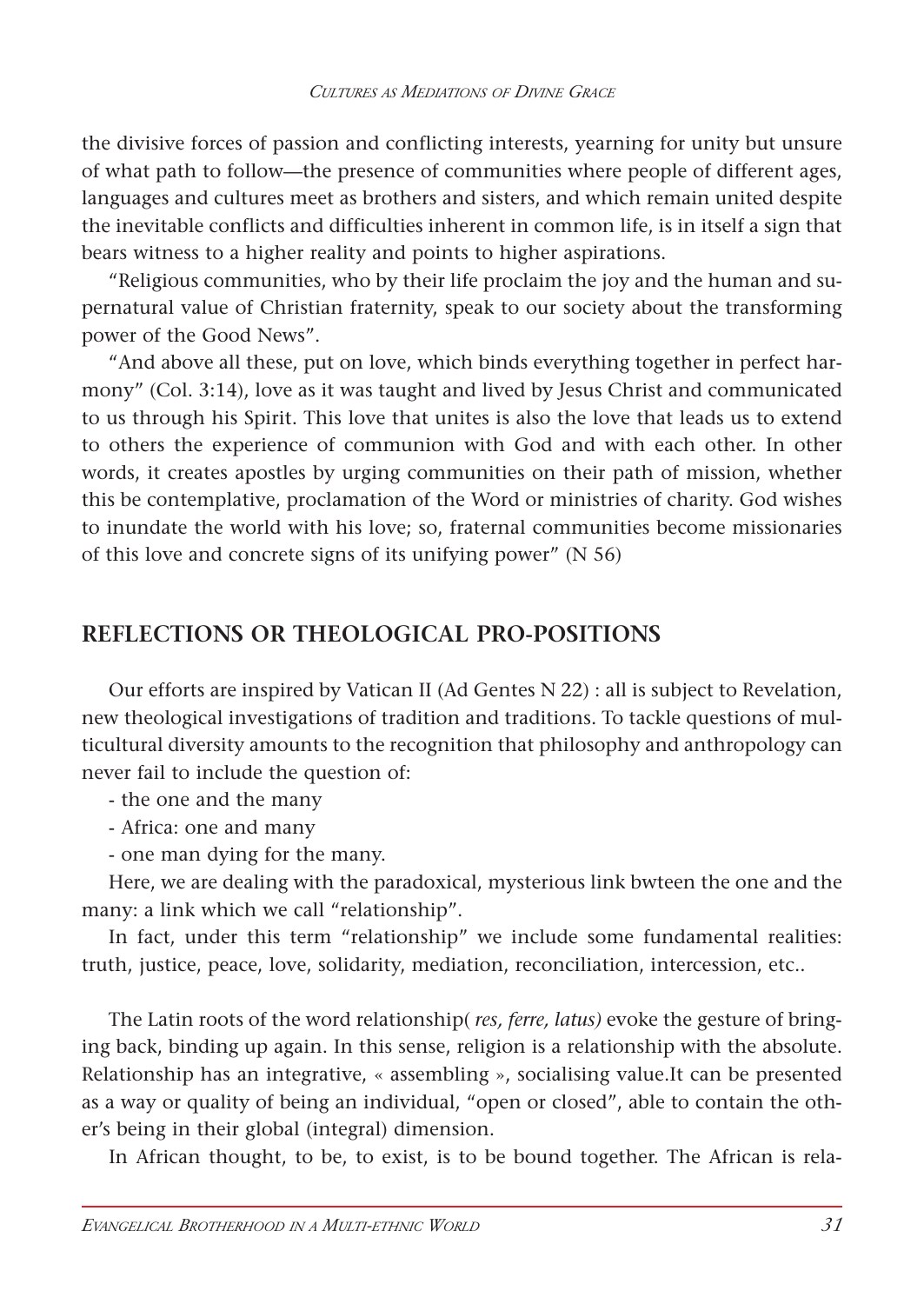tionship. Misfortune or evil is the loss of or threat to relationships, without which he cannot exist and without which society dies.

Our position is that the emergence of the great evils of our times has something to do with the loss of the major relationships in the cosmos, the ecological system and in biological and ethical values.

*In African thought, to be, to exist, is to be bound together. Misfortune or evil is the loss of relationships.*

Our position is that the emergence of the great categories of relationship is a KAIROS, a favourable moment to bring to the world the gospel of creation, the culture of peace, justice and reconciliation.

Our position is that relationships are a challenge to humanity and to the Church requiring a new vision, a new conscience, a new responsibility, a new perspective for preaching and conversion.

Relationship is a source and a resource where sin is multiplied and where grace is abundant. In this, multiplicity is not a grace : it is a chance for grace.

## **PARADOXES**

Paradox is present in every relationship, like a permanent tension, sometimes difficult and trying, a stumbling block and a reason to pick oneself up again. It is the paradox between:

- union in difference unity and diversity
- identity and otherness
- variety et complementarity
- personality community / fraternity
- individuality collectivity / society
- solitude communion

Sin is legion and has many names: a complex of fear, closed in on oneself, guilty silences, rivalries, mistrust, frustration, rejection, silent passivity, sectarianism, appealing to relations for self-protection or to exploit them.

But grace is also present there, making relationships vehicles of enrichment for eternity. Identity and otherness, unity and plurality are a call for a renewed humanity, capable of living, in a conscious, responsible way :

- inter-humanly
- inter-personally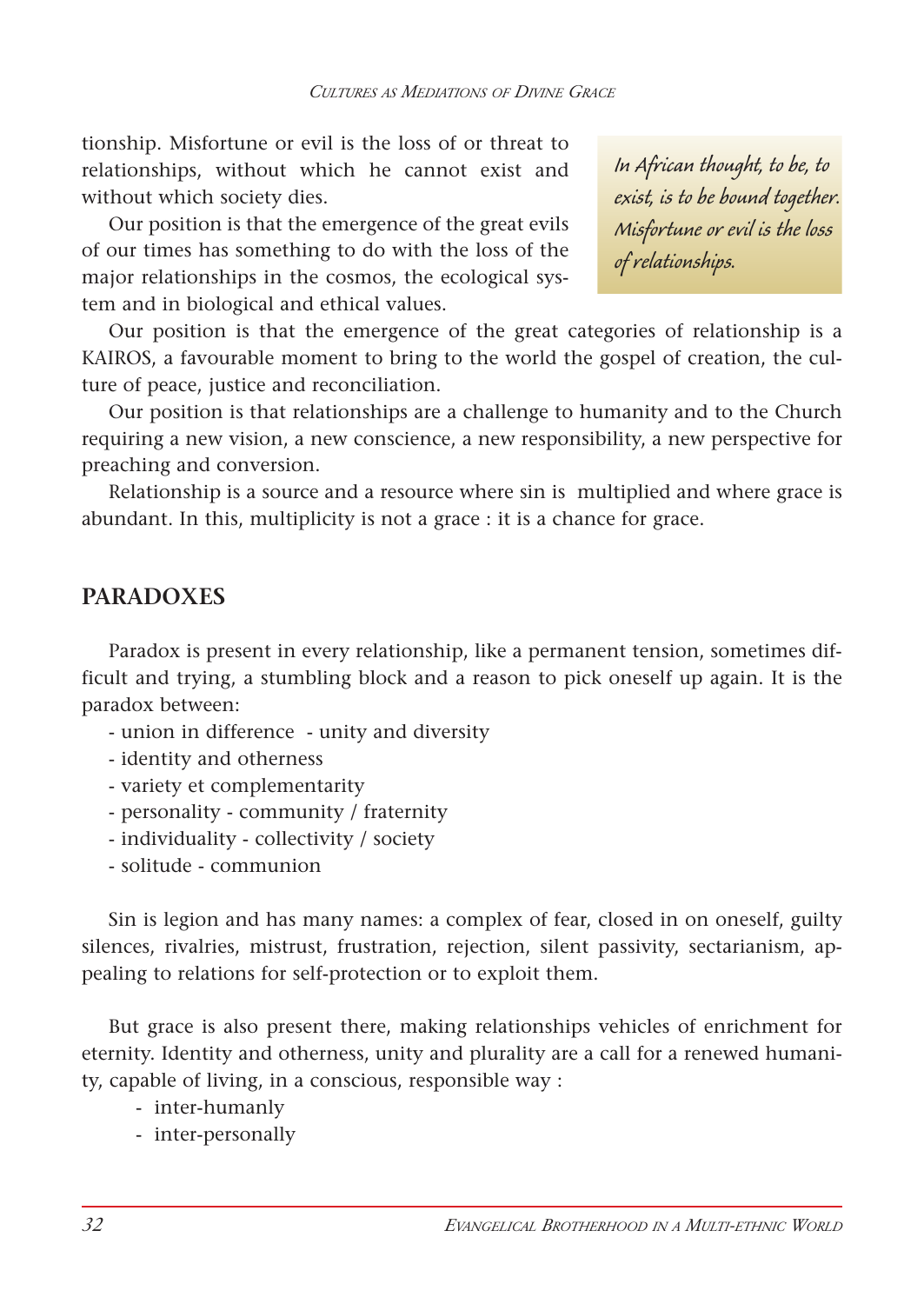- inter-culturally
- inter-religiously
- inter-nationally
- inter-ecclesially

Relationship has its component parts. These are:

- dialogue
- forgiveness
- reconciliation
- justice and peace
- love and truth
- intercession, mediation.

*Relationship is given as a secret resource, a KAIROS, a favourable moment, in the midst of globalization.*

Relationship is given as a secret resource, a *KAIROS*, a favourable moment, in the midst of globalization. It is given to our world of today in order to deepen :

- humanisation
- fraternity
- conviviality
- personalisation
- socialisation of creation and of societies

The way of the Church, which is our way, follows the road of the Incarnation of inculturation - integration, Redemption, la medication (dialogue), reconciliation.

Pluriform cultures and multi-racial societies and fraternities are places where others are betrayed and crucified.

Equally, they are places of possible holiness and resurrection to a new, world-wide humanity and ecclesial fraeternity.

FEBRUARY 2004 + A.T. SANON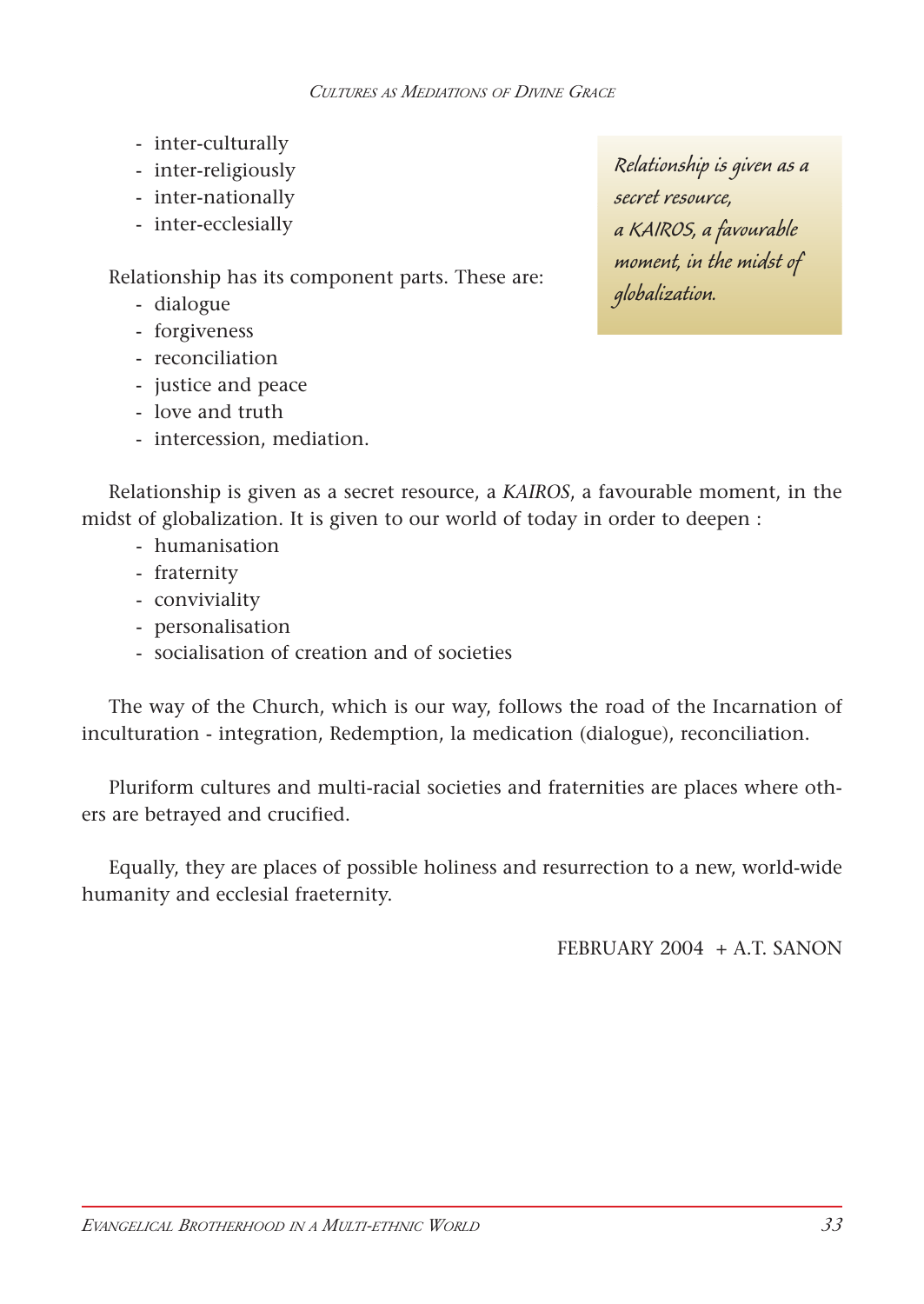*CULTURES AS MEDIATIONS OF DIVINE GRACE*



*"We experienced and want to gratefully acknowledge the gracious hospitality of our brothers in Ethiopia."*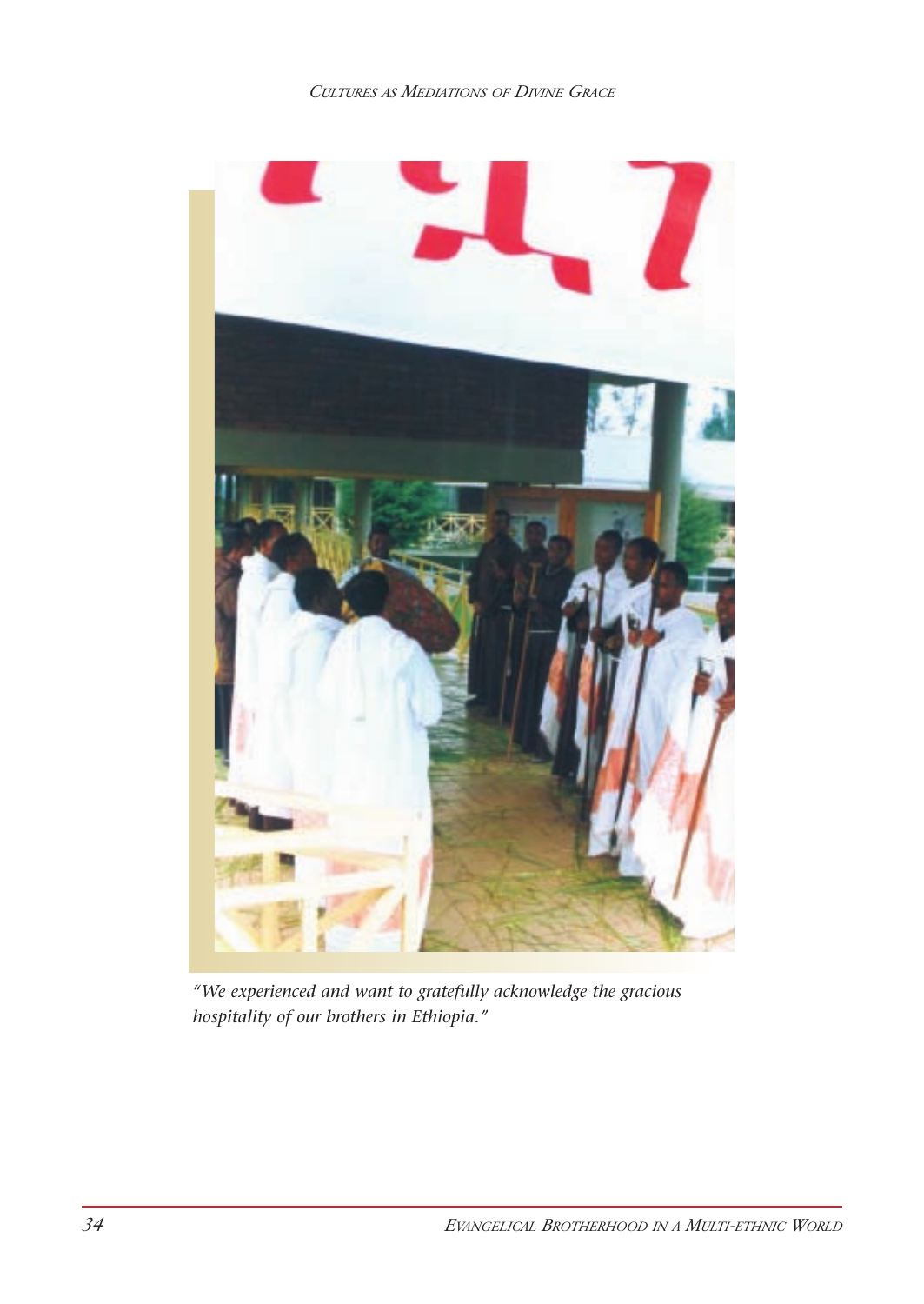*Gospel brotherhood in a multi-ethnic world Franciscan and Capuchin Perspectives*

*fr. John Corriveau, o.f.m. cap. Ministre général*

## **UNIVERSAL FRANCISCAN MISSION**

1.1Standing before the Areopagus in Athens, St. Paul proclaimed his Christian vi-sion of the unity of humanity: *"From one ancestor (God) made all nations to inhabit the whole earth.*" (Acts 17:26) Our Christian faith gives us hope that one day we will construct such a unity between the diverse children of God that each will welcome the other without condition and without the attempt to colonize or in any other way diminish the other: "*I truly understand that God shows no partiality, but in every nation anyone who fears him and does what is right is acceptable to him*." (Acts 10: 34-35)

1.2<sup>This</sup> understanding did not come easily to Peter. It came as a result of the dra-<br>matic intervention of the Holy Spirit. Peter had a vision which shocked his cultural sensibilities. He was told to eat that which the dietary laws of Israel deemed unclean and rendered totally distasteful. He was literally taken and pushed into the home of the Gentile, Cornelius, where he learned something astonishing to a Jew: "*I truly understand that God shows no partiality*:" (Acts 10: 34) Despite the universality of his words, the true conversion of Peter to a universal vision of salvation, where Jew and Gentile stand equal before God, did not reach completion in the home of Cornelius. It led to the confrontation which Paul describes dramatically in Galatians: "*When Cephas came to Antioch, I opposed him to his face, because he stood self- condemned; for until certain people came from James, he used to eat with the Gentiles. But after they came, he drew back and kept himself separate for fear of the circumcision faction*." (Gal 2: 11 - 12)

1.3"*I truly understand that God shows no partiality*." (Acts 10: 34) This was more than a civil rights struggle! It was for Peter and the apostles a struggle to understand and embrace the nature of the Church which from the very moment of its birth in the Pentecost event was revealed as universal, breaking all racial, ethnic and cultural barriers separating humanity: *"Are not all these who are speaking Galileans? And how is*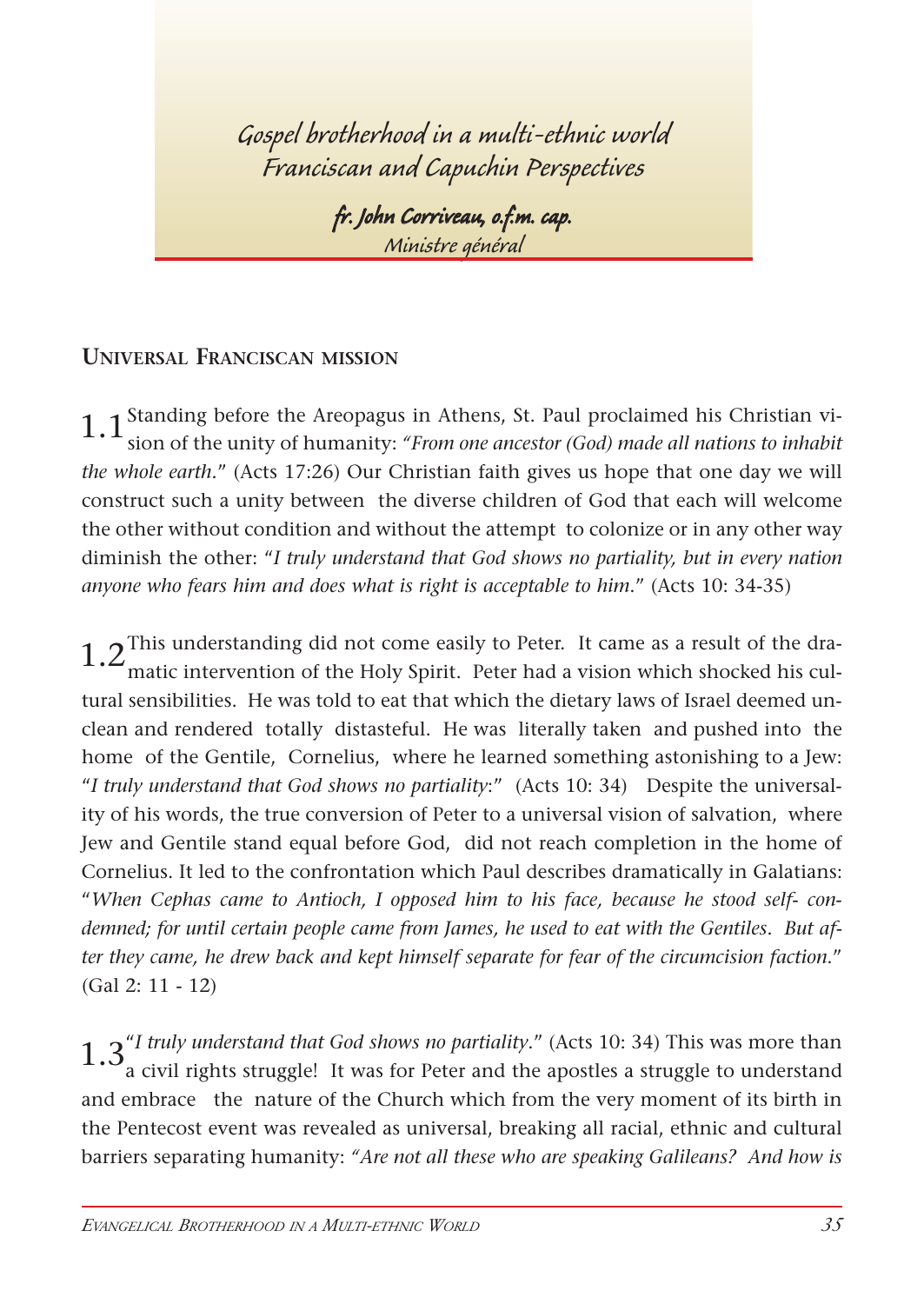*it that we hear, each of us, in our own native language? Parthians, Medes, Elamites, and residents of Mesopotamia, Judea and Cappadocia, Pontus and Asia, Phrygia and Pamphilia, Egypt and the parts of Libya belonging to Cyrene, and visitors from Rome, both Jews and proselytes, Cretans and Arabs - in our own language we hear them speaking about God's deeds of power*." (Acts 2: 7-11). "*God's deeds of power"* unite the inhabitants of entire world known by the apostles. St. Paul speaks of this as a "*mystery ... made known to me through revelation."* (Eph. 3:2) Paul says that this mystery "*was not made known to humankind"* in previous generations and, therefore, is an essential part of the newness of the gospel. (Eph 3: 5) *"The Gentiles have become fellow heirs, members of the same body, and sharers in the promise in Christ Jesus through the gospel."* (Eph. 3:6) It is a vision uncompromising in its universality.

1.4<sup>The redemption revealed in the death and resurrection of Jesus goes beyond the Church, embraces all humanity and effects pro-</sup>

found change in human relationships: *"In him the fullness of God was pleased to dwell, and through him God was pleased to reconcile to himself all things, whether on earth or in heaven, by making peace through the blood of his cross.*" (Col 1: 19 - 20) The Church is commissioned to be the sign and mediator of God's universal love for all peoples and cultures*.* "*I truly understand that*

*From the very beginning of his conversion, Francis lived a universal vocation within the Church.*

*God shows no partiality, but in every nation anyone who fears him and does what is right is acceptable to him*." (Acts 10: 34-35)

 $1.5<sup>From</sup>$  the very beginning of his conversion, Francis lived a universal vocation within the Church. Standing before the Bishop of Assisi, he visibly and publicly abandoned his social position as the son of Pietro Bernardone. By identifying himself with those lacking all social standing, Francis paradoxically became brother to all. The mission of his brotherhood was universal not only in its social dimension, but in its world- embracing concern for all peoples. When he had only eight followers, Francis instructed them: "*Go, my dear brothers, ... two by two through different parts of the world, announcing peace to the people and penance for the remission of sins*." (1Cel XII, 29) His biographer tells us, "*Brother Bernard with brother Giles hastened on the way to Santiago, Saint Francis with one companion chose another part of the world. The other four, two by two, went to other regions*." (1Cel XII, 30) Francis' mission was universal in its message of a brotherhood/sisterhood which includes all. The Legend of the Three Companions tell us that at the conclusion of the Chapter held twice a year at the Por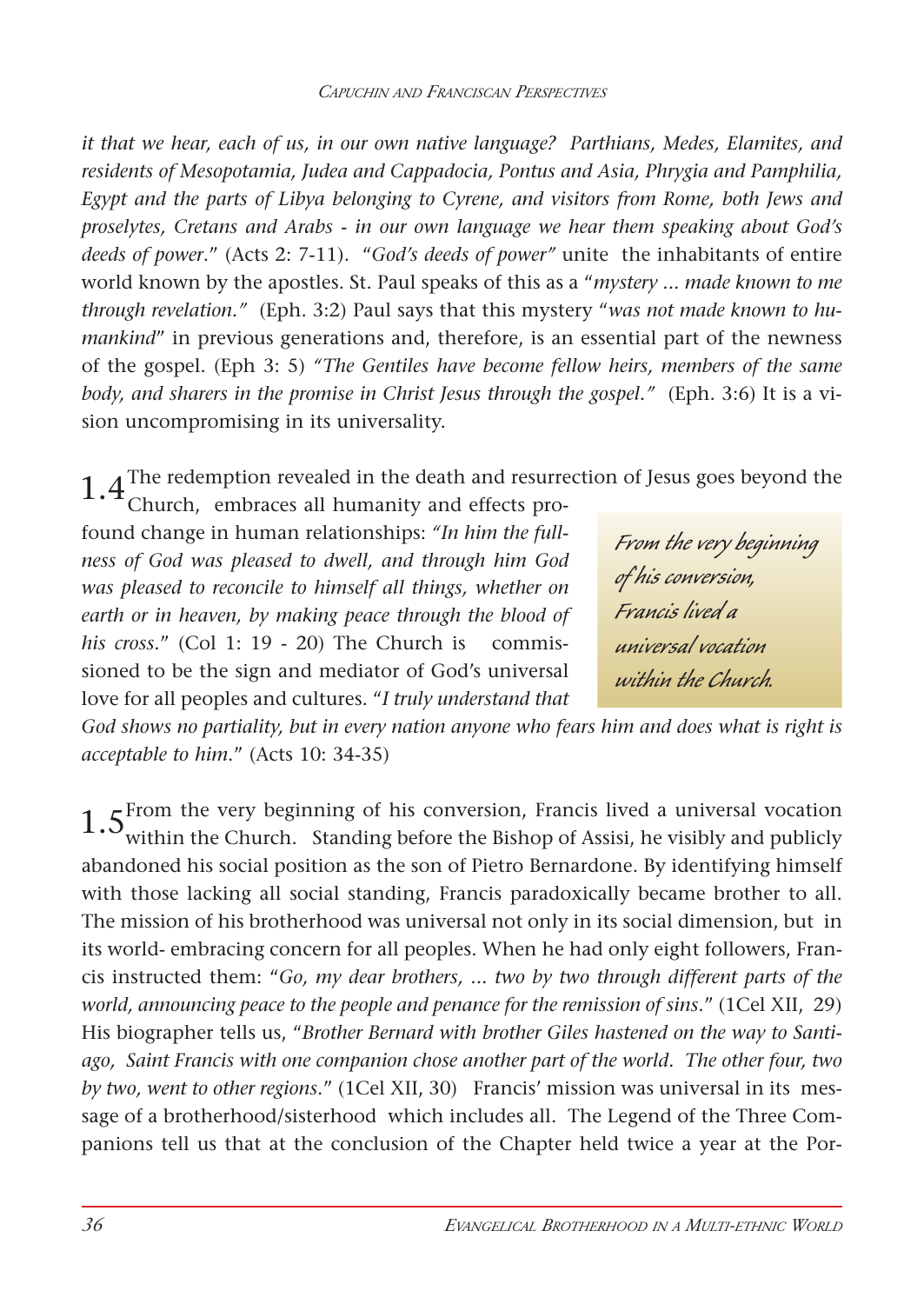tiuncula, Francis sent his brothers out into the world with this injunction:

"*As you announce peace with your mouth, make sure that greater peace is in your hearts. Let no one be provoked to anger or scandal through you, but may everyone be drawn to peace, kindness and harmony through your gentleness. For we have been called to this: to heal the wounded, bind up the broken, and recall the erring*." (Legend of the Three Companions, XIV, 58)

*There shall be no attempt to colonize or in any other way diminish the other religiously.*

We see still another marvelous indication of the universality of the Franciscan vocation in Francis' encounter with the Sultan Malik al-Kamil who "*recognized (Francis) as a man unlike any other*." (1Cel XX, 57). Perhaps as a consequence of this encounter, Francis instructed his brothers to be the signs and the mediators of God's universal love for all peoples and cultures. "*The brothers ... can live spiritually among ... nonbelievers in two ways. One way is not to engage in arguments or disputes but to be subject to every human creature for God's sake and to acknowledge that they are Christians. The other way is to announce the Word of God, when they see it pleases the Lord, in order that (unbelievers) may believe in almighty God, the Father, the Son and the Holy Spirit.*" (Earlier Rule, XVI, 5 - 7) There shall be no attempt to colonize or in any other way diminish the other religiously.

## **A COMMUNION OF COMMUNITIES**

2.1 Karl Rahner believed that Vatican II, in terms of its profound and fundamental shift in the life and theological orientation of the church, was on the same level as the "Council of Jerusalem" in 49 AC in which the church had to embrace the wider vision of welcoming Gentile Christians into the former Jewish-Christian community and the Constantinian Adoption of the church as the Imperial Religion in the fourth century. Vatican II did not occur in a social and political vacuum! It occurred in a post-world war II period which reshaped the map of the world based on the inalienable right of peoples to self-determination. Celebrated in this context, the Council realized that the church does not exist in the abstract: it is incarnated in specific regions, cultures and peoples that make up a given local church. In the 1960's the church suddenly realized that it simultaneously existed in hundreds and even thousands of different cultures. In order to embrace such diversity, the church has to dis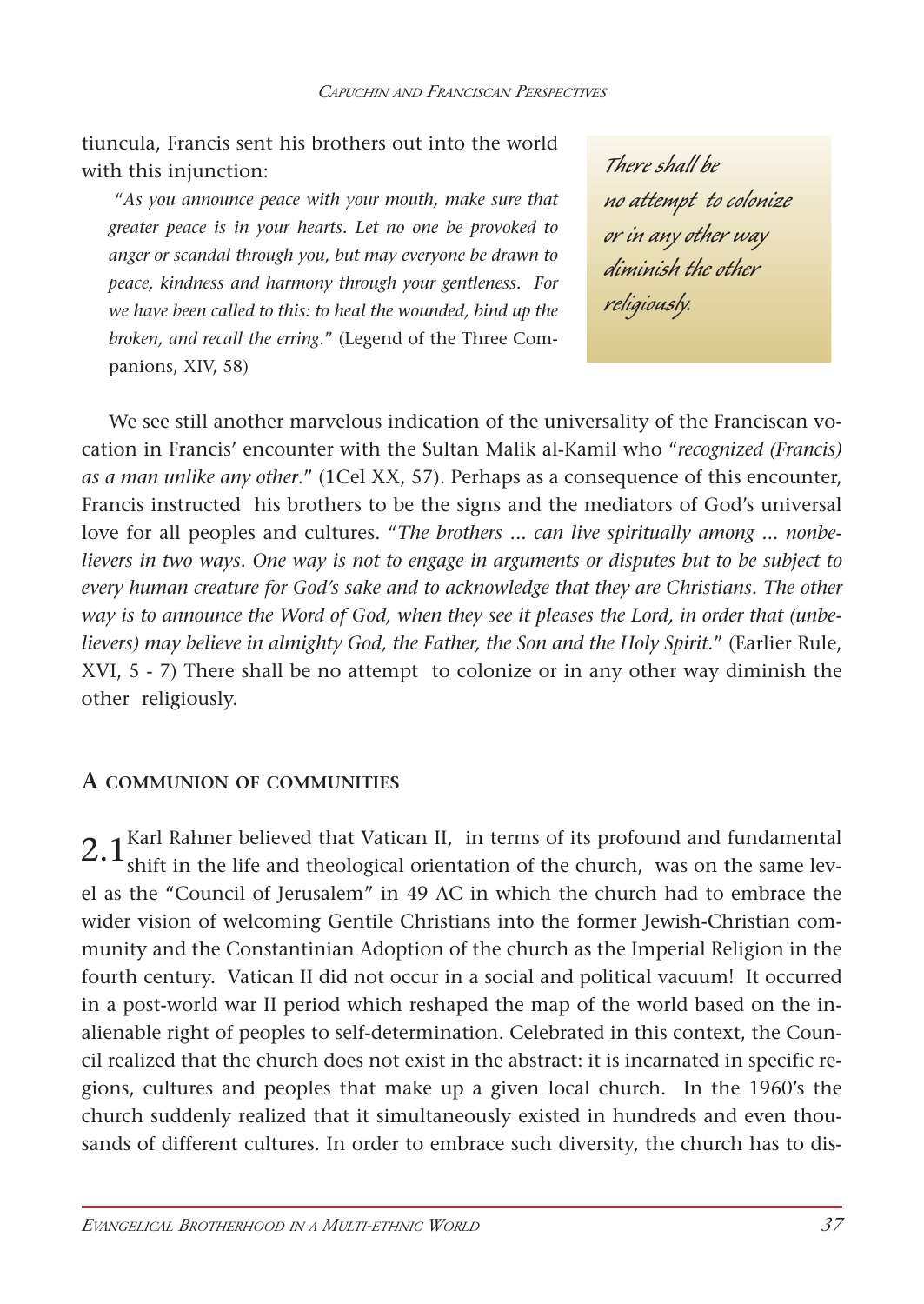cover the source of authentic unity which goes beyond the mere uniformity which was presumed to be unity in the past, a uniformity very much based on European cultural experiences. Vatican II found this unity in the mystery of the Trinity: "the universal church is seen to be a people brought into unity from the unity of the Father, the Son and the Holy Spirit" (*Lumen Gentium*, 4). The Trinity is a communion of love in the diversity of Father, Son and Holy Spirit. The church is to live this

*In the 1960's the church suddenly realized that it simultaneously existed in hundreds and even thousands of different cultures.*

communion on the earth, drawing the diverse children of humanity into the very life of the Trinity. In the words of *Novo Millennio Ineunte*, the Church exists as "the home and school of communion" for the world. (parag. 43) Living an intense communion of life and love in each local church, the universal church is a communion of communities whose diversities can be reconciled only when "brought into unity from the unity of the Father, the Son and the Holy Spirit" (*Lumen Gentium*, 4).

 $2.2$ Like the Church itself, the Order moved in the Vatican II period from being a fraternity centered on Europe to a world-wide/multi cultural, multi racial and multi ethnic fraternity. Mirroring the Church, the Order now finds the majority of its brothers outside of Europe. The theology of communion has had a profound impact upon the Order's understanding of her identity and mission in the world. Gospel brotherhood is the Franciscan incarnation of the theology of communion. We are a brotherhood of evangelical witness.

Furthermore, just as the universal Church does not exist in the abstract, but in hundreds and even thousands of local churches incarnated in precise regions, cultures and peoples — so the universal Order does not exist in the abstract, but is incarnated and inculturated in hundreds of local fraternities. Just as the Church is redefined as

a communion of communities, each Province and the Order as such must be reborn and re-founded as a "*network of local fraternities".* In the theology of communion we find our mission: each local fraternity of our Order, living the reconciling love found in the gospel, is to be the "home and school of communion" for the local church. The communion of local fraternities formed into provincial networks, becomes a visible expression of, and catalyst for, the unity of the church itself spread throughout the world.

*The universal Order does not exist in the abstract, but is incarnated and inculturated in hundreds of local fraternities.*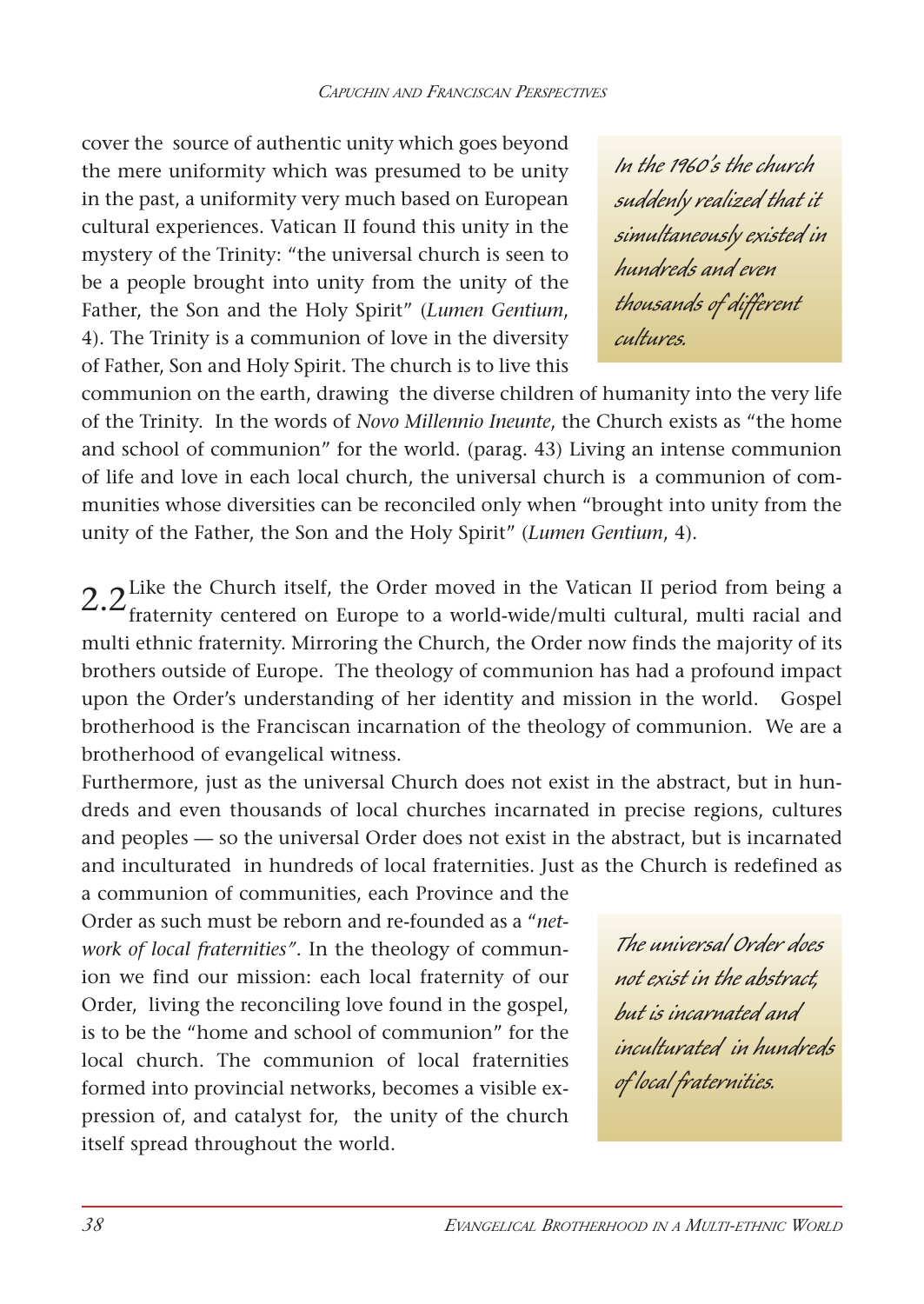### **A SPIRITUALITY OF BROTHERHOOD**

3.1In his Apostolic Exhortation, *Novo Millennium Ineunte,* Pope John Paul II reaches the conclusion that it is not sufficient simply to restructure the Church as communities. He sees an urgent need for a "spirituality of communion" wherein the life of the Trinity becomes our model of interaction with the world. (Cf. NM, 19). The Holy Father indicates the importance of such a development:

"Let us have no illusions: *unless we follow this spiritual path, external structures of communion will serve very little purpose*. They would become mechanisms without a soul, "masks" of communion rather than its means of expression and growth." (NM, 43)

The urgency of the Pope's concern is evident when we look at our world in constant conflict. It is more than evident that relationships between social, ethnic and religious communities require redemption if the world is to live in peace. Our Order has begun to respond to the Pope's call for a "spirituality of communion" through the Sixth and Seventh Plenary Councils which re-image and re-interpret the gospel values of poverty and minority within the theology of communion thus creating a "spirituality of brotherhood".

### **A FREE COMMUNION OF BROTHERS**

4.1<sup>We must rediscover our identity as lesser brothers in order to redeem relation-</sup> ships in our multi-ethnic world. Humility opens human hearts to the experience of relationship. Humility is the virtue which causes us to reach out and embrace the other. Humility is at the heart of Franciscan minority. The model of Franciscan humility or minority is the Holy Trinity. Following the inspiration of St. Bonaventure, the Trinity has been described as a *"free communion of persons without domination or deprivation*". The Trinity *is* communion. The Trinity is *"free"* communion, a love which liberates. The Trinity is communion without imposition or domination. The Father does not dominate or control the Son, the Son does not condition the Holy Spirit. The Trinity is communion without deprivation. The Father is always and eternally Father without in any way diminishing the Son or the Holy Spirit. St. Francis rightly says that God *is* humility because our Trinitarian God is, by nature, relational. Humility expresses the relational nature of God. Humility likewise expresses the relational nature of our humanity. To be humble is to glory in the fact that we were cre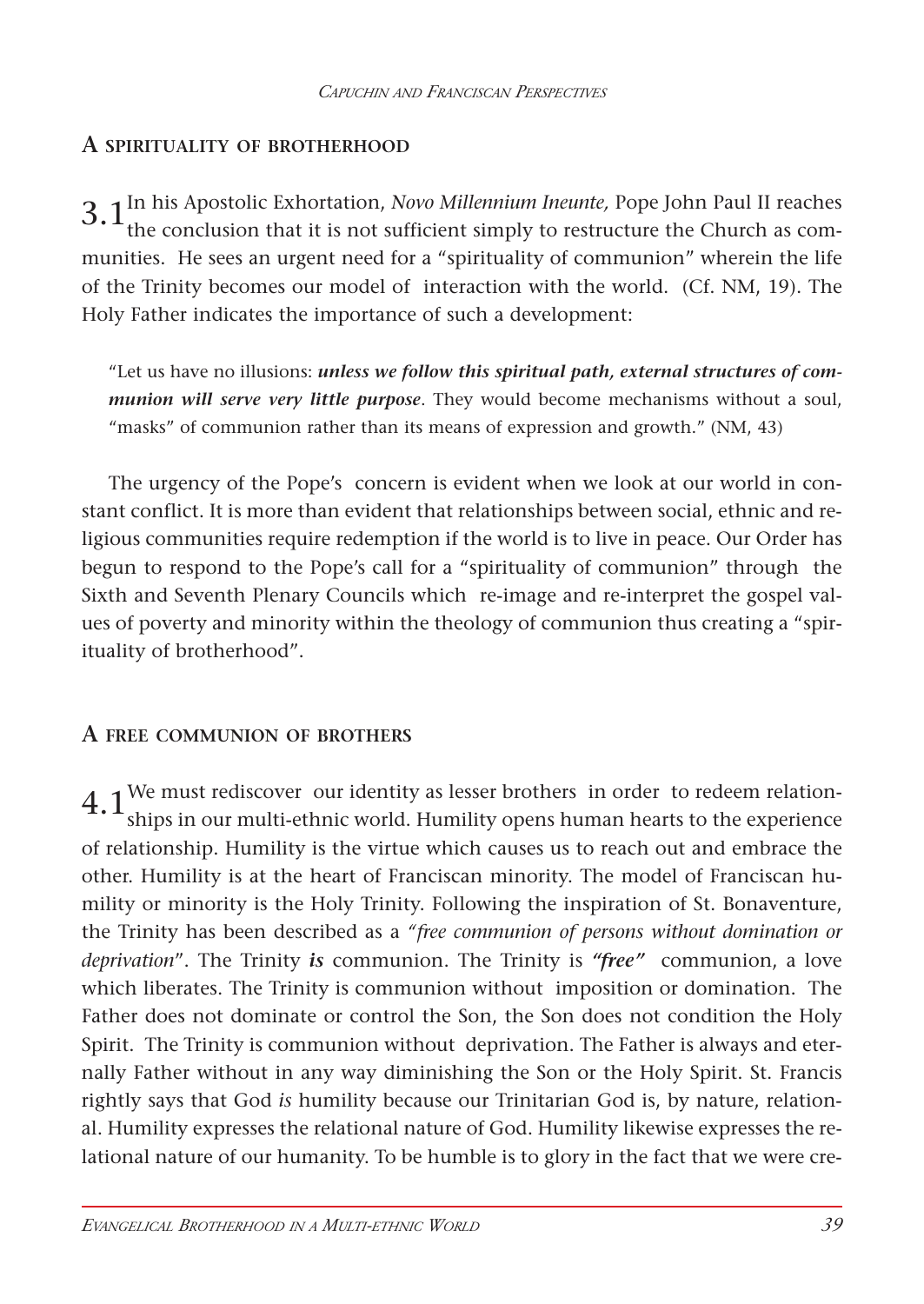ated in love and redeemed through love to live a loving relationship with the Triune God who created and redeemed us and with all creatures with whom we share life. The Trinity is the model of relationship which we seek to make our own as lesser brothers: *"a free communion of brothers without domination or depri-*

*Humility opens human hearts to the experience of relationship.*

*vation."* Such a fraternity is a source of communion for our multi ethnic world.

4.2<sup>"A</sup> free communion of brothers without domination or deprivation" flows from what  $4.2<sup>''</sup>$  our Constitutions call the "*loving obedience*" of the brothers. Franciscan obedience is ordered to relationship! "Loving obedience - a distinctive characteristic of our fraternity by which the brothers serve one another" draws us into communion. (Const. 84.2). The Holy Spirit, whom Francis calls, "the General Minister of the Order" is at the center of loving obedience because the Holy Spirit - the bond of unity between the Father and the Son - draws us into relationship.

 $4.3<sup>It</sup>$  is interesting to note that for "loving obedience" to form a communion of brothers without domination, conversion begins not with the so-called "subject" but with the minister. This is evident from our Trinitarian model. It is not we (the subjects) who enter into relationship with the Trinity, it is the Holy Spirit, the General Minister, who draws us into relationship. Where relationships are filled with tension and conflict, we must first change our manner of exercising authority. The primary purpose of the exercise of authority in the Order is not to get the job done! Nor is it to "make the right decisions"! Rather, the primary role of authority is to draw the brothers into communion.... the role model of Franciscan authority is **the** "General Minister" of the Order, the Holy Spirit!

This is clear from our Constitutions when they describe the underpinnings of authority in our Order. *Service* is the first and primary source of authority: "Christ did not come to be served but to serve. To show this he washed the feet of the apostles,... Therefore the ministers...[should] serve the other brothers" (Const. 156.1, 2). The second source of authority is *coherence of life*. Ministers must practice what they preach: "Let the ministers preside over their fraternities in charity, becoming an example to them from the heart" (Const. 157.1). Thirdly, a minister receives authority through his capacity to listen to and dialogue with his brothers: "In a gospel spirit, let them [i.e., the ministers] willingly initiate dialogue with the brothers,...and accept their advice" (Const. 157.4). Finally, when all else fails, a minister finds authority in his of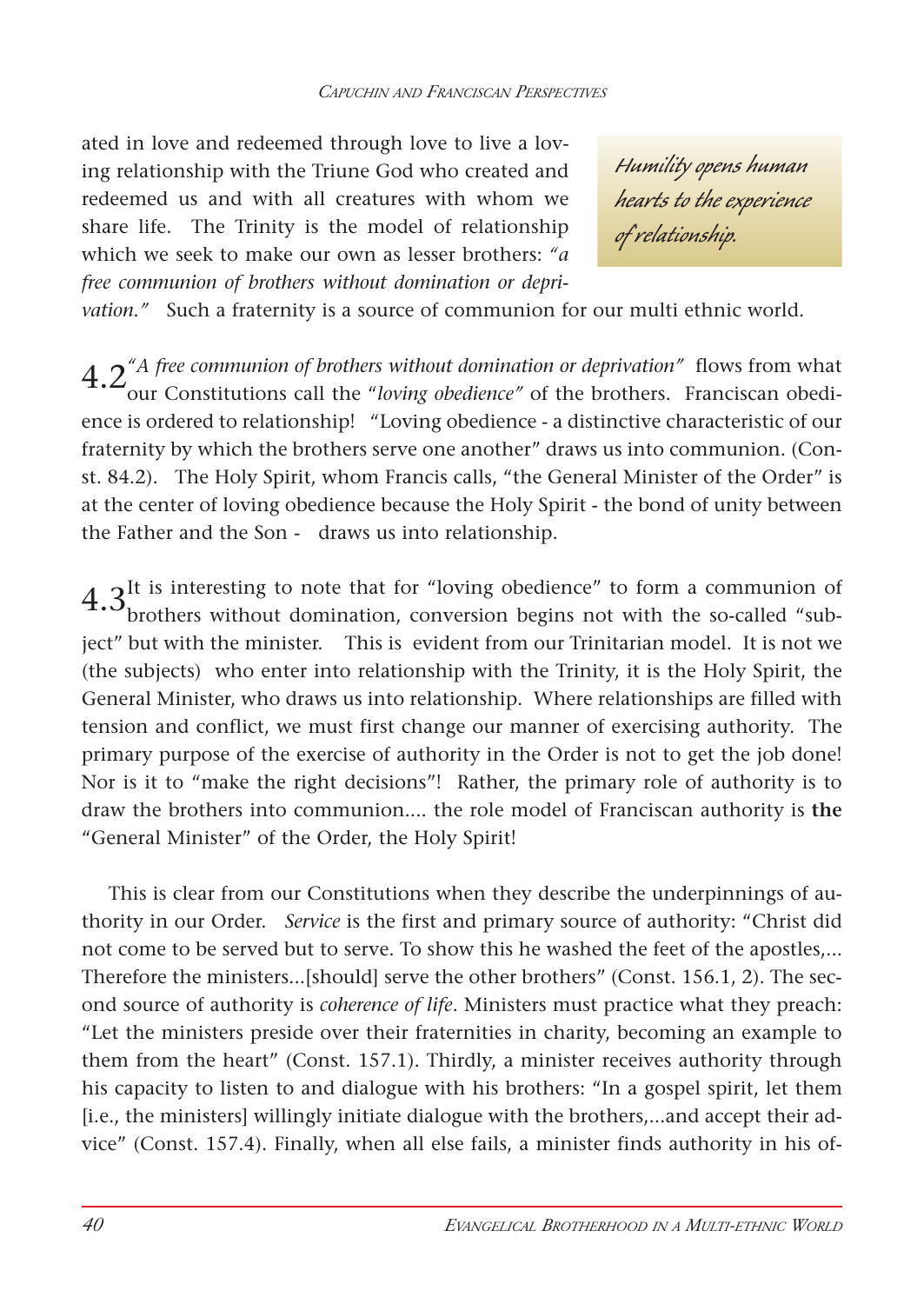fice: "...it is the responsibility of the ministers, in virtue of their office, to make the final decision" (Const. 157.4).

4.4*Loving obedience* forms a communion of brothers without deprivation. St. Bonaventure uses the word *circumincessio* to describe this dimension of the communion of the Trinity. The Divine Persons "move around one another" in a communion of love. It is this mutually respectful collaboration of gifts which *loving obedience* seeks to form among the brothers for

*For "loving obedience" to form a communion of brothers without domination, conversion begins not with the so- called "subject" but with the minister.*

the service of the fraternity, the church and the world. "*Whoever envies his brother the good that the Lord says or does in him incurs a sin of blasphemy because he envies the Most High himself who says and does every good thing*" (Adm VIII, 3). *"Blessed is that servant who no more exalts himself over the good the Lord says or does through him than over what he [the Lord] says or does through another"* (Adm XVII, 1). *"What a person is before God, that he is and no more*" (Adm XIX, 1-2). In a Pentecost sermon, St. Anthony states that the Holy Spirit descended upon the apostles and disciples as parted tongues of fire. St. Anthony notes that in the communion of the primitive church these tongues of fire coalesced to form a river of fire which engulfed the world. *Loving obedience* is respectful of all the gifts of the fraternity. When *loving obedience* guides the gifts of the fraternity toward the growth of communion, these gifts coalesce to form a "river of fire" bringing the truth of the gospel to the world.

In the model of authority flowing from minority, it is the role of authority to enable and empower the gifts of the brothers as outpourings of the Holy Spirit for the building of the community. The ideal minister ensures that the gifts of his fraternity are actualized and fills in with his own works, what is lacking in the others. In a dom-

inating model, the minister casts a great shadow over all. His gifts dominate and control. Others are called to do what he is unable to perform. In the latter model, authority is not the source of unity, rather it provokes competition and division.

*It is the role of authority to enable and empower the gifts of the brothers as outpourings of the Holy Spirit for the building of the community.*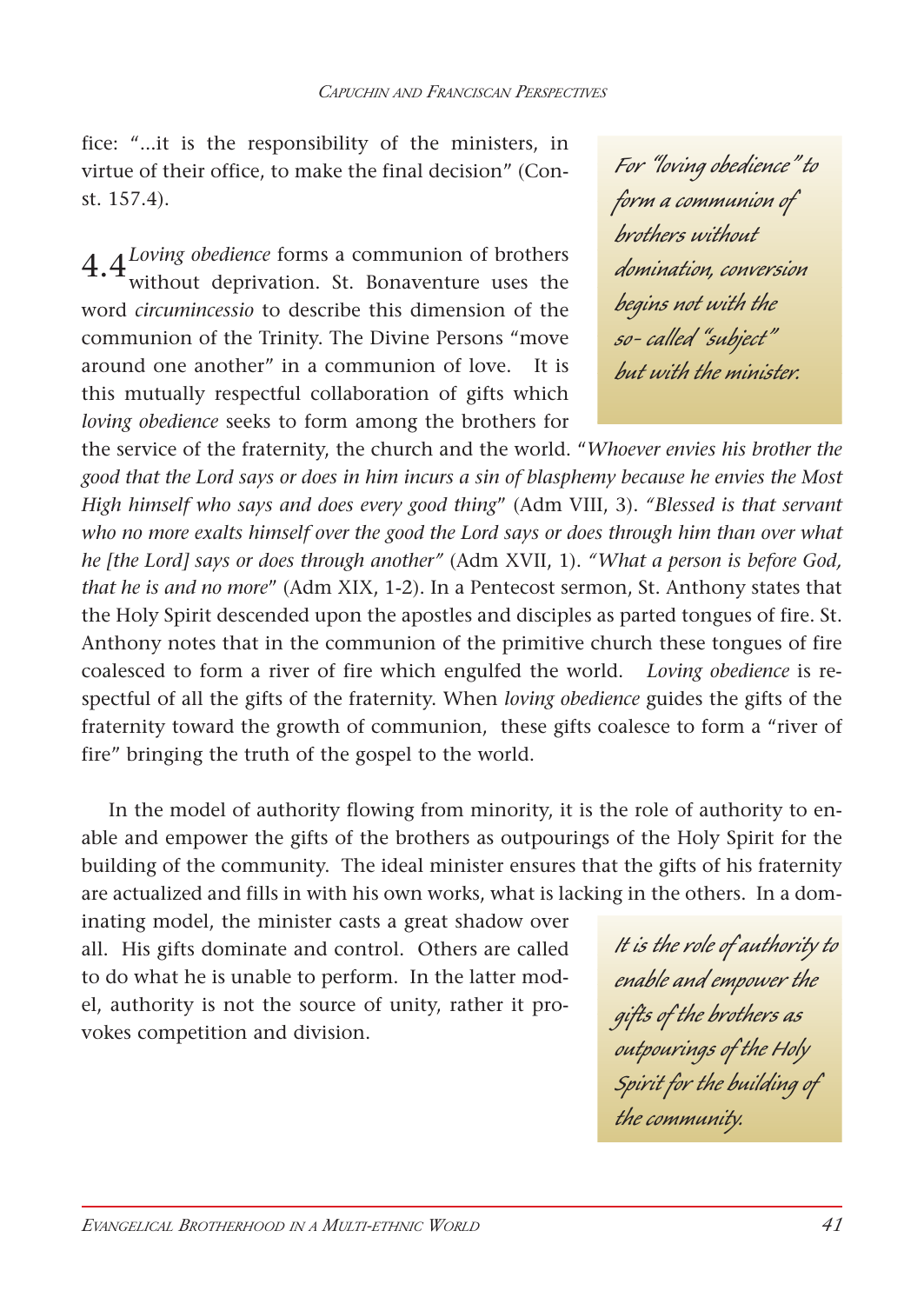4.5"*You know that the rulers of the Gentiles lord it over them, and their great ones are tyrants over them. It will not be so among you...* ." (Mt 20:25-26) Every ethnic and cultural community has its unique manner of exercising authority ... whether in the family or in the broader society. These models are inevitably based on that power which dominates and overshadows. Therefore, when the member of one ethnic community, in a non-reflective manner and according to his own ethnic tradition, exercises authority over members of other ethnic communities, it is inevitably perceived as the attempt to ethnically dominate. All structures of authority require the purification of the gospel! When this is not done, the exercise of authority becomes a source of ethnic tension. If our fraternities are to be the home and school of communion for the world, we must look at the manner in which we exercise authority on all levels ... within the fraternities and in the ministries of service we exercise in the church and society. There must be a studied and conscious effort to adopt a common "Capuchin" manner of exercising authority based on the spiritual values of our Constitutions.

Withdrawal into one's own ethnic community is an instinctive reaction to dominating and overshadowing power. This is true within civil society. It is equally true within the Church and the Order. The reform of authority structures is essential to the creation of multi ethnic fraternities. Where authority is exercised as a power which dominates and overshadows, competition for office results and divisions based on ethnic identity quickly enter in!

 $4.6$ <sup>The reform of the exercise of authority must begin in the earliest stages of ini-</sup> tial formation. Every brother is "*given to the brotherhood by God*" (Cons.26.1). *"With the greatest freedom, (he) must give a response of love to (God's call) that the dignity of the human person may be in harmony with the will of God*." (Const.14.2) The Constitutions continually repeat phrases such as, *"all formation is primarily the work of the Holy Spirit,*" (23.1), "*active formation requires the cooperation of those being formed*" (23.2), *"taking into consideration their individual personalities and gifts of grace..*. " (25.4). In all cases, but particularly in multi cultural and multi ethnic situations, formation cannot be imparted through imposition and domination. Where domination exists, the young brothers instinctively withdraw into their ethnic communities to find strength and protection! The building of a multi ethnic fraternity requires formation structures without domination. When brothers sense that they are individually valued, they are able to grow and embrace relationships beyond their ethnic roots.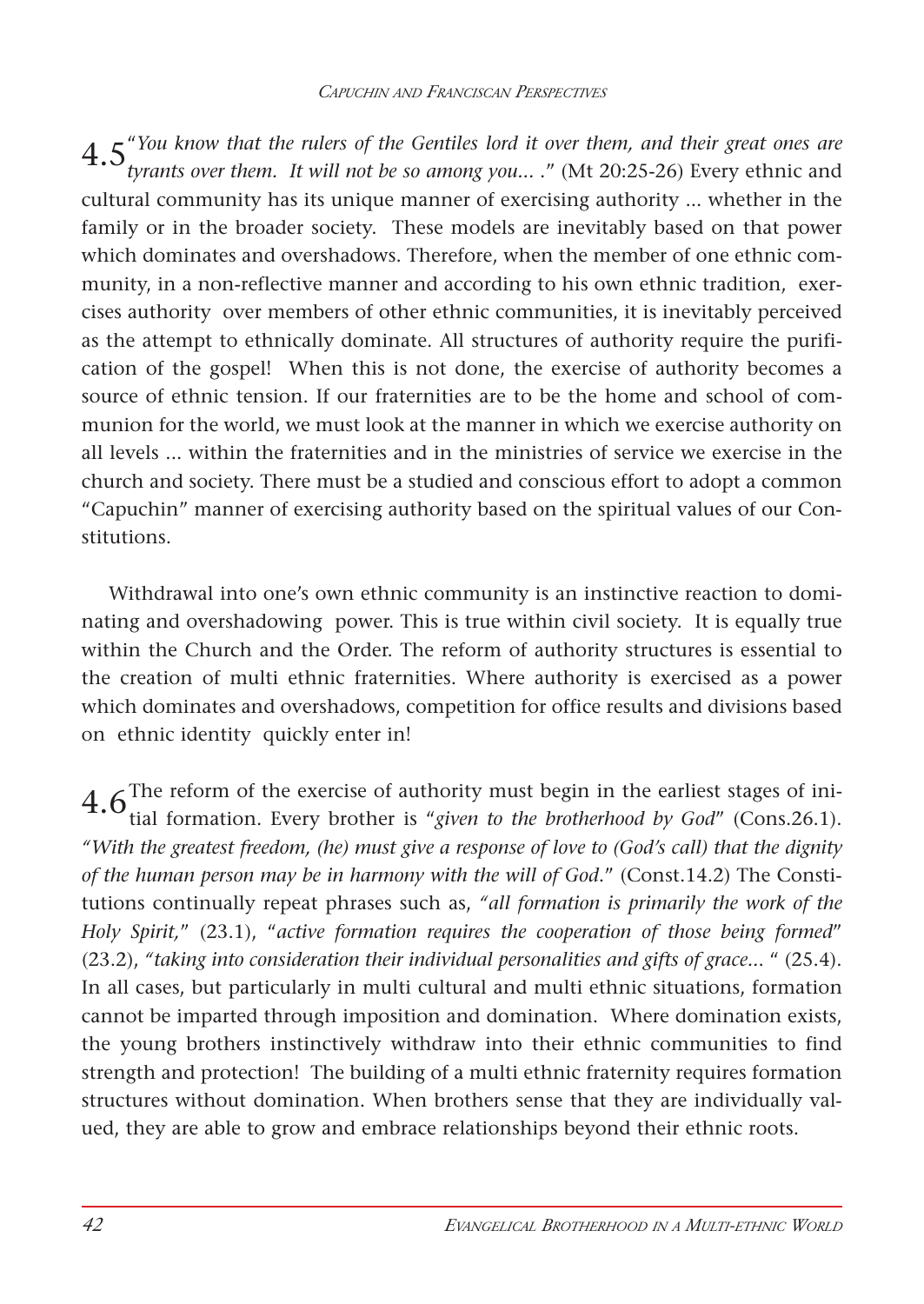4.7"*Let us cultivate mutual dialogue, sharing experiences with confidence and manifesting our needs to one another. ... let the spirit of brotherly understanding and sincere esteem permeate everyone*" (Const. 84.2). A fraternity conceived as communion cannot exist without dialogue and mutual esteem. It is exactly within this context that our Constitutions situate the local chapter: "*Special attention should be given to the local chapter as a primary means of promoting and expressing our growing together and the quality of our fraternal communion*" (2000 Const. 84.2). Properly conducted, the local chapter is an indispensable instrument to build communion in multi cultural situations. While reflecting on the local chapter I happened to read from the Acts of the Apostles: "*When he [Paul] had come down to Jerusalem, he attempted to join the disciples; and they were afraid of him, for they did not believe that he was a disciple*" (Acts 9:26). Three years after his conversion Paul continued to inspire fear in the Jerusalem community. Paul was no longer arresting Christians, but they still feared in him that power which dominates. There was the fear that Paul had substituted one ideology for another. "*They did not believe that he was a disciple*." To gain the trust of the Jerusalem church Paul had to demonstrate that he, too, was subject to obedience! Trust grows

among the brothers when they show respect for one another. The tenor of the local and provincial chapter is an excellent litmus test of the spirit of minority in the fraternity. *"Let all the brothers not have power or control...especially among themselves*" (ER, V, 9). While the local chapter is essential in every fraternity, it has particular importance in multi cultural situations. How many local and even provincial chapters end in

*To gain the trust of the Jerusalem church Paul had to demonstrate that he, too, was subject to obedience!*

disaster because one or more of the brothers are intent more on instructing and dominating the brothers than listening to them and esteeming them? When Provinces or Vice Provinces tolerate "unredeemed Pauls", both local and Provincial chapters become impossible. This is one more reason why our fraternities must exorcize from their midst the "unredeemed Pauls" of our Order by consciously choosing a style of leadership based on service. The leadership of dominating power enslaves all (paradoxically, beginning with one's own ethnic family), a leadership of service liberates the talents and the hearts of the brothers.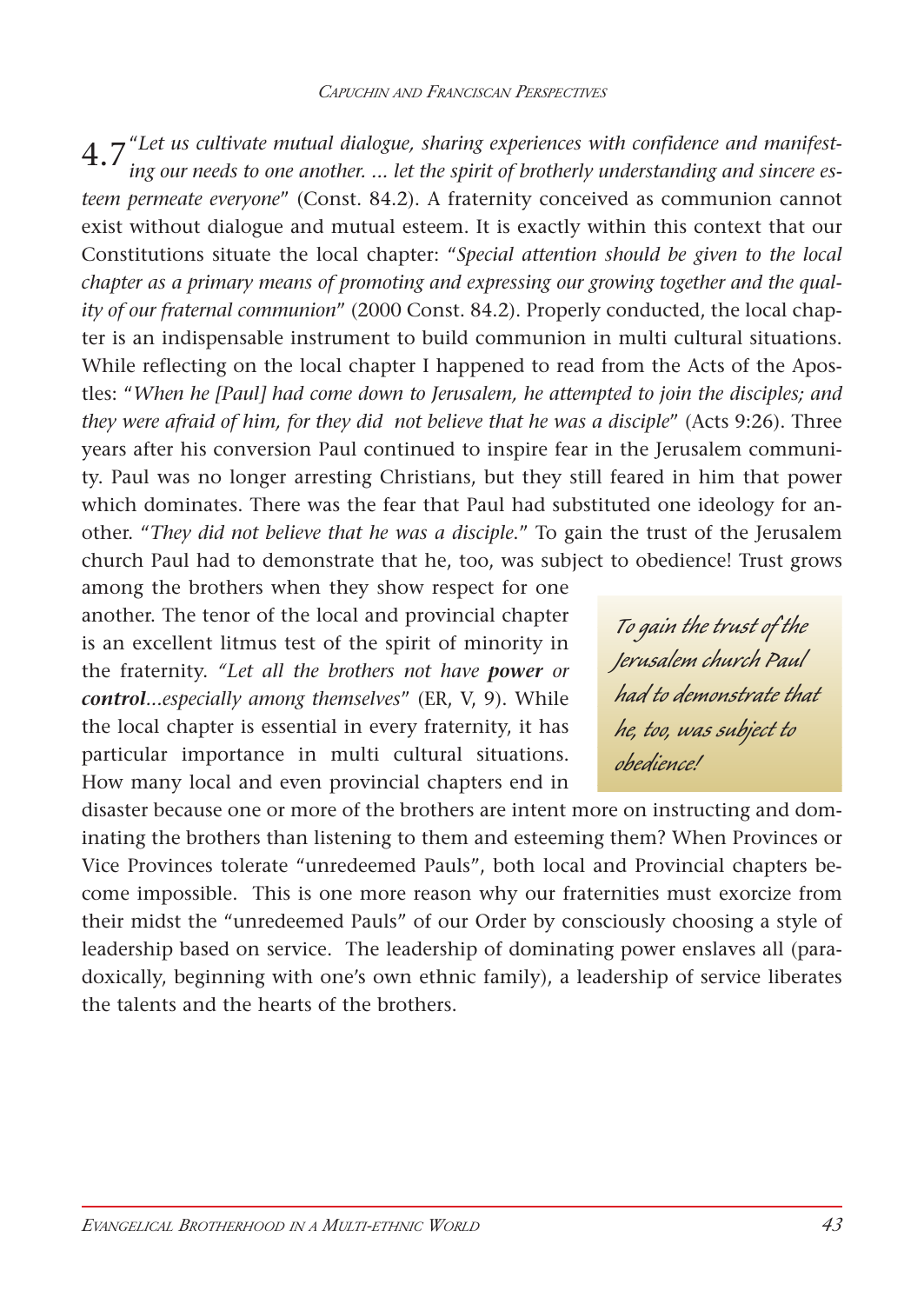## **A FRATERNAL ECONOMY**

5.1The Sixth Plenary Council, *Living Poverty in Brotherhood*, was held in 1998. The Seventh Plenary Council, *Our fraternal life in minority: as pilgrims and strangers in this world serving the Lord in poverty and humility*, will be held in March of this year. Thematically, the CPOVI should have followed CPOVII, because in the plan of Francis, evangelical poverty is the guardian and protector of evangelical humility. A "*fraternal economy*" is an essential dimension of *a "free communion of brothers with domination or deprivation*," This is clearly stated in proposition six of CPOVI:

*"Francis judged that greed and avarice disrupt relationships with God, just as ambition and competition damage the sense of brotherhood among people. In order to live the gospel ideal of love and brotherhood in its fulness, Francis and his first companions adopted a form of life that involved courageous choices of poverty for those times."* (Prop. 6)

5.2<sup>A</sup> *fraternal economy* differs radically from the *global economy* of our day. The central objective of the *global economy* is to increase wealth. The central objective of a *fraternal economy* is to increase communion between people. The means which the *global economy* uses to achieve its end include cut-throat competition and the concentration of wealth and power in the hands of a few by the domination and control of financing, production and marketing. The means to achieve the purpose and end of the *fraternal economy* are solidarity and mutual dependence, participation, and protection of the weakest. The principles of a *fraternal economy* will profoundly change our attitude toward the goods of the earth, work, the poor, as well as administration. This, in turn, will transform our relationships to one another and to the peoples of the earth. The *fraternal economy* will never replace or overturn the *global economy* but it will make our Order "*the home and the school of communion*" in this newly emerging economic world.

5.3<sup>I think that I can honestly say that unless the economy of your Province, Vice</sup> Province or Custody was consciously changed and reformed following CPOVI, you are probably still functioning, in whole or in part, according to the principles of the global economy wherein the object of the provincial or local economy is the protection of money and there are no conscious links between the administration of goods and the growth of communion.

Where protection of money rather than growth of communion is the central objec-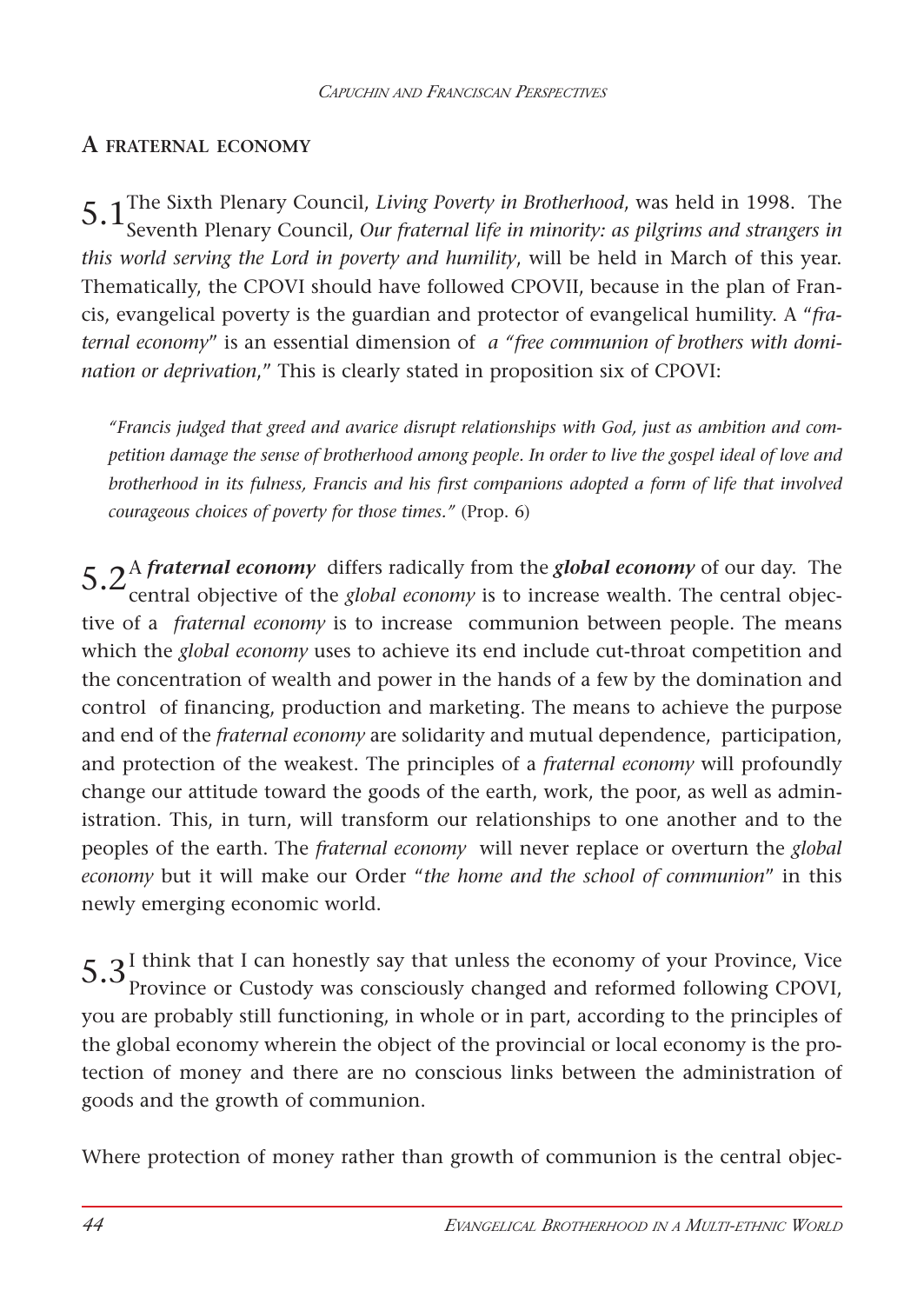tive of the economy, abuses enter. Economic authority is concentrated in the hands of a few, financial decisions are made autonomously by individual brothers without accountability and great secrecy or confusion surrounds the administration of money. Very often, those in control of the money are perceived as benefactors or patrons



of the other brothers. These become men of dominating power. In such situations, we

cannot speak of "*a free communion of brothers without domination or deprivation."* When such an economy exists in multi ethnic situations, ethnic divisions are not surprising.

*"Francis judged that greed and avarice disrupt relationships with God, just as ambition and competition damage the*

*sense of brotherhood among people. In order to live the gospel ideal of love and brotherhood in its fulness, Francis and his first companions adopted a form of life that involved courageous choices of poverty for those times."* (Prop. 6)

If we wish to build "*a free communion of brothers without domination or deprivation",*

*The central objective of a fraternal economy is to increase communion between people.*